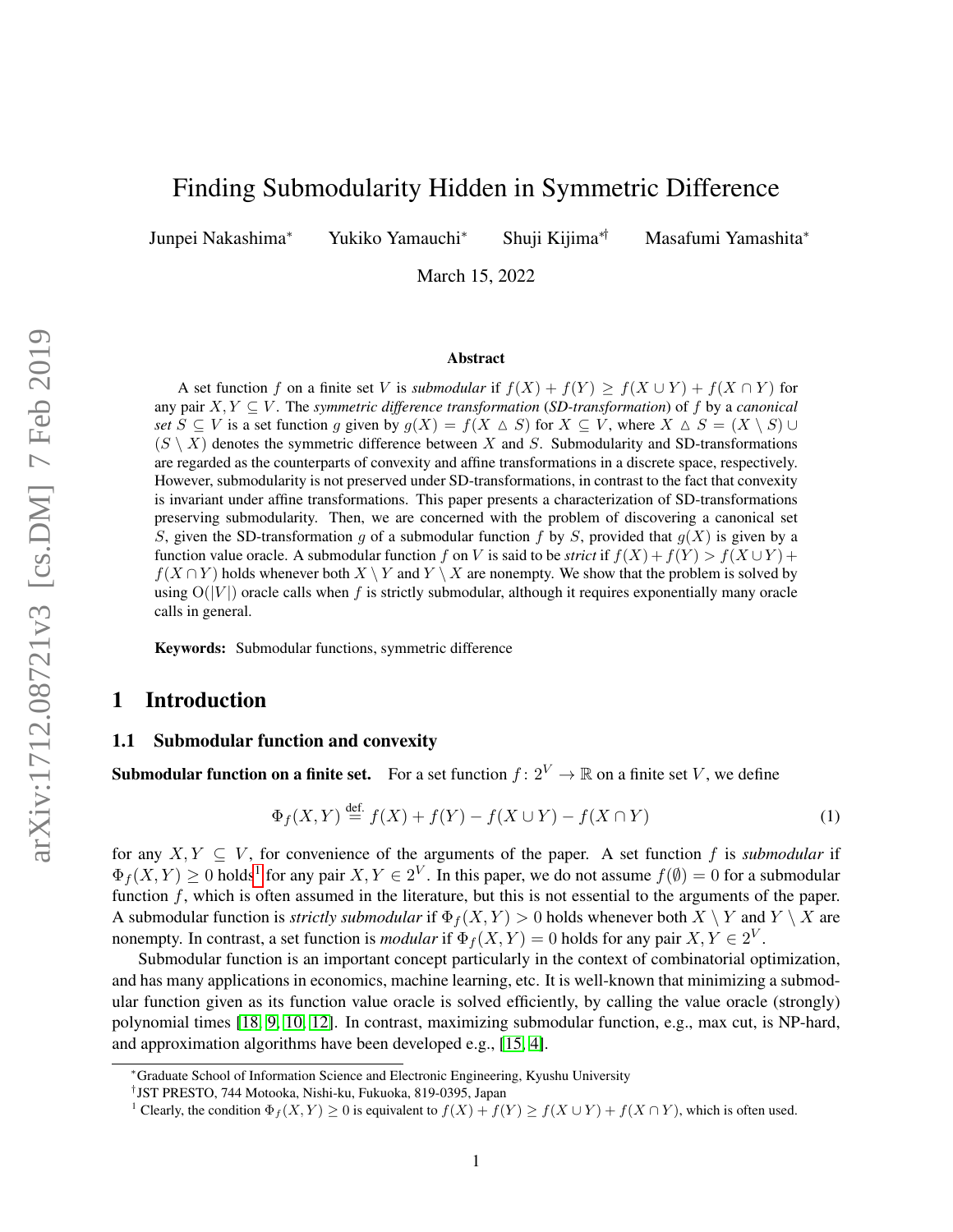A celebrated characterization of a submodular function is described by the Lovász extension (see e.g., [\[1,](#page-14-6) [5,](#page-14-7) [14\]](#page-14-8)). For a set function  $f: 2^V \to \mathbb{R}$ , the *Lovász extension*  $\hat{f}: \mathbb{R}^V \to \mathbb{R}$  is defined for  $x = (x(v)) \in \mathbb{R}^V$ which satisfies  $x(v_1) \ge x(v_2) \ge \cdots \ge x(v_{|V|})$  by  $\widehat{f}(\boldsymbol{x}) \stackrel{\text{def.}}{=} \sum_{i=1}^{|V|} x(v_i) (f(\{v_j \mid j \le i\}) - f(\{v_j \mid j \le n\}))$  $(i - 1)$ ) +  $f(\emptyset)$ . Lovász [\[13\]](#page-14-9) showed that a set function f is submodular if and only if f is convex. There are many other arguments to regard submodular functions as a discrete analogy of convex functions see e.g., [\[13,](#page-14-9) [14\]](#page-14-8).

**Convex function in continuous space.** A function  $f : \mathbb{R}^n \to \mathbb{R}$  in a continuous space is *convex* if  $\lambda f(x)$  +  $(1 - \lambda)f(y) \geq f(\lambda x + (1 - \lambda)y)$  holds for any  $x, y \in \mathbb{R}^n$  and  $\lambda \in [0, 1]$  (see e.g., [\[17,](#page-14-10) [14\]](#page-14-8)). An important property of a convex function (even on a convex set) is that local minimality guarantees the global minimality, and convexity is regarded as a tractable and useful class in the context of optimization. As another property, convexity is invariant under an *affine map*; Let  $h: \mathbb{R}^n \to \mathbb{R}^n$  be an affine map given by  $h(x) \stackrel{\text{def.}}{=} Ax + b$  with some  $A \in \mathbb{R}^{n \times n}$  and  $b \in \mathbb{R}^n$  and let  $f: \mathbb{R}^n \to \mathbb{R}$  be a convex function. Then, the composition  $g \stackrel{\text{def.}}{=} f \circ h$ , i.e.,  $g(x) = f(Ax + b)$ , is again a convex function.

Change-of-variables for submodular function. A change-of-variables is a fundamental technique for a function. For instance, it may not be trivial whether a continuous function  $f(x, y) = 8x^2 + 10xy + 3y^2$  is convex or not. Let  $x = s - 2t$  and  $y = -s + 3t$ , then we get another function  $g(s, t) = f(s - 2t, -s + 3t)$  $s^2 - t^2$ . It is relatively easy to see that g is not convex; that is confirmed by  $\frac{1}{2}g(0,1) + \frac{1}{2}g(0,-1) < g(0,0)$ where  $q(0, 1) = -1$ ,  $q(0, -1) = -1$  and  $q = (0, 0) = 0$ . Since convexity is invariant under an affine map, we see that  $f$  is not convex.

This paper is motivated by a "change-of-variables" for submodular functions, as a discrete analogy. As the counter pert of affine transformations of convex functions, we will investigate symmetric difference transformations (SD-transformations) of submodular functions, which we will describe just below.

### 1.2 SD-transformation of a submodular function

Let  $\sigma_S \colon 2^V \to 2^V$  denote the *symmetric difference map* (*SD-map*) by a set  $S \subseteq V$ , which is given by

$$
\sigma_S(X) \stackrel{\text{def.}}{=} X \Delta S \tag{2}
$$

for any  $X \subseteq V$ , where  $X \triangle S = (X \setminus Y) \cup (Y \setminus X)$  is the symmetric difference between X and S. For a set function  $f: 2^V \to \mathbb{R}$  and a set  $S \subseteq V$ , we say  $g = f \circ \sigma_S$  is a *symmetric difference transformation* (*SD-transformation*) of f by S, i.e., the SD-transformation is the set function  $g: 2^V \to \mathbb{R}$  given by  $g(X) =$  $f(X \triangle S)$  for any  $X \subseteq V$ .

It is not difficult to see that any bijective map on  $2^V$  preserving the 1-skeleton of the hypercube ("topology") is given by a combination of an SD-map ("origin-shift") and renaming elements of  $V$ . Obviously, submodularity is invariant under renaming elements of  $V$ . Thus, the SD-transformation is essential in a change-of-variables for submodular functions.

However, an SD-transformation of a submodular function is not submodular in general, in contrast to the fact that convexity is invariant under affine maps. Figure [1](#page-2-0) shows an example. The left figure shows a submodular function  $f: 2^{\{1,2,3\}} \to \mathbb{R}$ , and the right figure shows its SD-transformation q by the set  $\{1, 2\}$ . We can check exhaustively that f is submodular, while g is not submodular since  $\Phi_q(\{1\}, \{3\}) =$  $g({1}) + g({3}) - g({1,3}) - g(\emptyset) < 0.$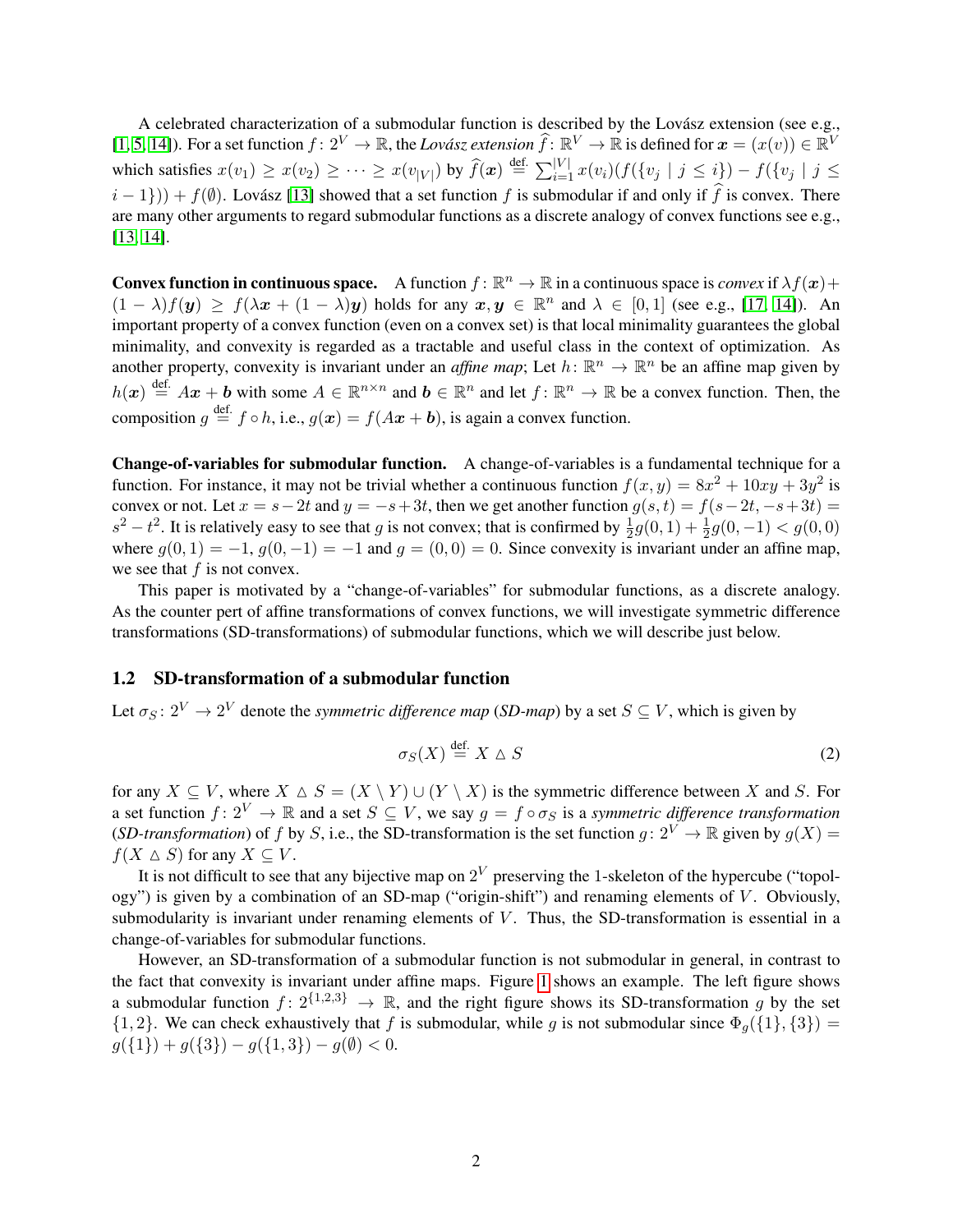

<span id="page-2-0"></span>Figure 1: (Left) A submodular function f on  $V = \{1, 2, 3\}$ . (Right)  $g = f \circ \sigma_{\{1,2\}}$ .

### 1.3 Contribution

This paper characterizes SD-maps preserving the submodularity, i.e., given a submodular function  $f$ , we characterize  $S \in 2^V$  for which  $f \circ \sigma_S$  is again submodular. In Section [3,](#page-5-0) we present a characteriza-tion described by a Boolean system (Theorem [3.3\)](#page-7-0), and rephrase it using a graph defined from  $f$  (Theorem [3.7\)](#page-8-0). By a similar and much simpler argument, we also remark that the modularity is invariant under SD-transformations (Proposition [3.8\)](#page-8-1).

Then, we are concerned with the following problem.

<span id="page-2-1"></span>**Problem 1.** Let  $g: 2^V \to \mathbb{R}$  be an SD-transformation of a submodular function. Provided that g is given by *its function value oracle, the goal is to find a subset*  $T \subseteq V$  *such that*  $h = g \circ \sigma_T$  *is submodular.* 

We call a solution T to Problem [1](#page-2-1) a *canonical set* of g. Notice that a canonical set is not unique. In fact, we will show that if T is a canonical set then  $V \setminus T$  is also a canonical set (see Proposition [3.10](#page-8-2) in Section [3.4.2\)](#page-8-3). Once we find a canonical set  $T$ , we can apply many algorithms for submodular functions, such as minimization or maximization, to  $q \circ \sigma_T$ .

Unfortunately, Problem [1](#page-2-1) requires exponentially many oracle calls, in the worst case. An easy example is given as follows (see e.g., [\[7\]](#page-14-11)). Let  $U \subseteq V$ , then we define a set function  $g: 2^V \to \mathbb{R}$  by  $g(U) = -1$ and  $g(X) = 0$  for any other subset  $X \subseteq V$ . Then, the canonical sets are only U and  $V \setminus U$ . Thus, it is not difficult (intuitively) to see that we need  $2^{|V|} - 2$  oracle calls in the worst case to solve Problem [1](#page-2-1) (see also the proof of Proposition [4.3,](#page-12-0) for a detailed argument).

In Section [4,](#page-10-0) we present a complete characterization of canonical sets (Theorem [4.1\)](#page-10-1). As an interesting consequence, we show that Problem [1](#page-2-1) is solved by calling the function value oracle  $O(|V|)$  times if f is *strictly* submodular (Theorem [4.2\)](#page-11-0). Once we find a canonical set of an SD-transformation g of a submodular function, minimization of  $q$  is easy using submodular function minimization, as we stated above. However, the converse is not true; we give an example in which Problem [1](#page-2-1) requires exponentially many function value oracle calls even if we have all minimizers (or maximizers) of  $g$  (Section [4.3\)](#page-12-1).

#### 1.4 Related works

Recognizing submodularity. It takes exponential time to check naively if a set function given by its function value oracle is submodular, in general. To be precise, the submodularity is confirmed in  $2^{|V|} \cdot \text{poly}(|V|)$ time, instead of checking  $\Phi_f(X, Y) \ge 0$  for all  $\binom{2|V|}{2}$  $\binom{2}{2} \simeq (2^{|V|})^2$  pairs  $X, Y \in 2^{|V|}$  (see Section [2\)](#page-3-0).

Goemans et al. [\[8\]](#page-14-12) is concerned with approximating a submodular function with polynomially many oracle calls. For nonnegative monotone submodular functions  $f$ , they showed that an approximate function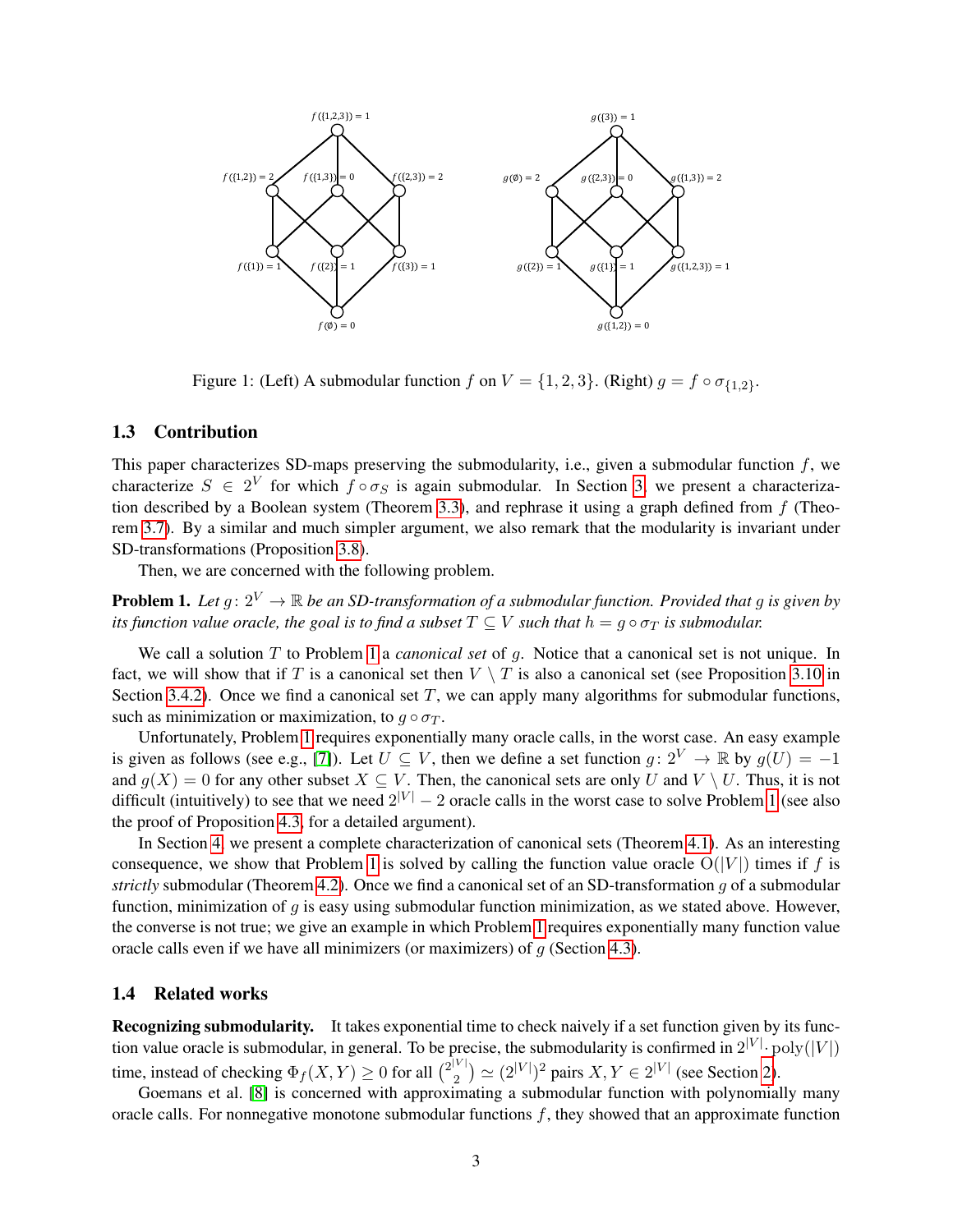$\widetilde{f}$  is constructed by calling poly(|V|) times the function value oracle of f, such that  $\widetilde{f}(X) \leq f(X) \leq$  $\alpha \tilde{f}(X)$  for any  $X \in 2^V$  with an approximation factor  $\alpha = O(\sqrt{|V|} \log |V|)$ . Notice that  $\tilde{f}$  may not be submodular. They also gave a lower bound  $\Omega(\sqrt{|V|}/\log|V|)$  of the approximation ratio with polynomially many oracle calls.

SD-transformation of a submodular function. Gillenwater et al. [\[7\]](#page-14-11) are concerned with *submodular Hamming distance*  $d_f(A, B) = f(A \triangle B)$  for  $A, B \subseteq V$  given by a positive polymatroid function f, that is a monotone nondecreasing positive submodular function f satisfying  $f(\emptyset) = 0$ . Giving some applications in machine learning, such as clustering, structured prediction, and diverse k-best, they investigated the hardness and approximations of problems SH-min:  $\min_{A \in \mathcal{C}} \sum_{i=1}^{m} f_i(A \triangle B_i)$  and SH-max:  $\max_{A \in \mathcal{C}} \sum_{i=1}^{m} f_i(A \triangle B_i)$  $B_i$ ), where  $f_i$  is a positive polymatroid,  $B_i \subseteq V$ , and C denotes a combinatorial constraint.

## 1.5 Organization

This paper is organized as follows. As a preliminary step, Section [2](#page-3-0) is concerned with the 2-faces of 0-1 hypercube. More precisely, Section [2.1](#page-3-1) mentions the known fact that the submodularity is confirmed only by checking the submodularity on all 2-faces. Section [2.2](#page-4-0) explicitly writes some basic facts of SD-map  $\sigma_S$ on 2-faces in concrete terms, to avoid a confusion in the following arguments.

Section [3](#page-5-0) provides characterizations of SD-maps preserving the submodularity. Prior to the main theorems, Section [3.1](#page-5-1) proves a key lemma using the argument in Section [2.2.](#page-4-0) Sections [3.2](#page-6-0) and [3.3](#page-7-1) respectively show the main theorems. Section [3.4](#page-8-4) make some remarks on Section [3.](#page-5-0)

Then, Section [4](#page-10-0) is concerned with Problem [1.](#page-2-1) Section [4.1](#page-10-2) characterizes canonical sets using a Boolean system. Section [4.2](#page-11-1) presents a linear-time algorithm for Problem [1](#page-2-1) provided that  $f$  is strictly submodular. Section [4.3](#page-12-1) gives some bad examples in general case. Finally, Section [5](#page-13-0) concludes this paper.

## <span id="page-3-0"></span>2 Preliminary: 2-faces of a 0-1 hypercube

#### <span id="page-3-1"></span>2.1 Submodularity is determined on 2-faces

Let  $X \in 2^V$ , and let  $u, v \in V$  be a distinct pair. For convenience, let  $X' = X \setminus \{u, v\}$  then the four distinct subsets  $X'$ ,  $X' \cup \{u\}$ ,  $X' \cup \{v\}$  and  $X' \cup \{u, v\}$  of V form a 2-face (a.k.a. polygonal face) of the *n*-dimensional 0-1 hypercube of the vertex set  $2^V$ . Let

$$
\mathcal{P} \stackrel{\text{def.}}{=} \left\{ (X, \{u, v\}) \mid X \subseteq V, \{u, v\} \in \binom{V \setminus X}{2} \right\},\tag{3}
$$

representing the whole set of 2-faces of *n*-dimensional hypercube where  $(X, \{u, v\})$  corresponds to the 2-face consisting of  $X, X \cup \{u\}, X \cup \{v\}, X \cup \{u, v\}$ . Notice that  $|\mathcal{P}| = 2^{n-2} \binom{n}{2}$  $\binom{n}{2}$  holds (cf., [\[3\]](#page-14-13)).

For convenience, let  $\check{\Phi}_f : \mathcal{P} \to \mathbb{R}$  be defined by

<span id="page-3-3"></span>
$$
\tilde{\Phi}_f(X, \{u, v\}) \stackrel{\text{def.}}{=} \Phi_f(X \cup \{u\}, X \cup \{v\}) \n= f(X \cup \{u\}) + f(X \cup \{u\}) - f(X \cup \{u, v\}) - f(X)
$$
\n(4)

for any  $(X, \{u, v\}) \in \mathcal{P}^2$  $(X, \{u, v\}) \in \mathcal{P}^2$ . The following characterization of submodular functions is known.

<span id="page-3-4"></span>**Theorem 2.1** ([\[19\]](#page-14-14)). A set function  $f: 2^V \to \mathbb{R}$  is submodular if and only if  $\check{\Phi}_f(p) \ge 0$  holds for any  $p \in \mathcal{P}$ .

<span id="page-3-2"></span><sup>&</sup>lt;sup>2</sup> For the simplicity of the notation, we use the notation  $\check{\Phi}(X, \{u, v\})$  instead of  $\check{\Phi}((X, \{u, v\}))$ . At the same time, we also use the notation  $\check{\Phi}(p)$  for  $p = (X, \{u, v\}) \in \mathcal{P}$ .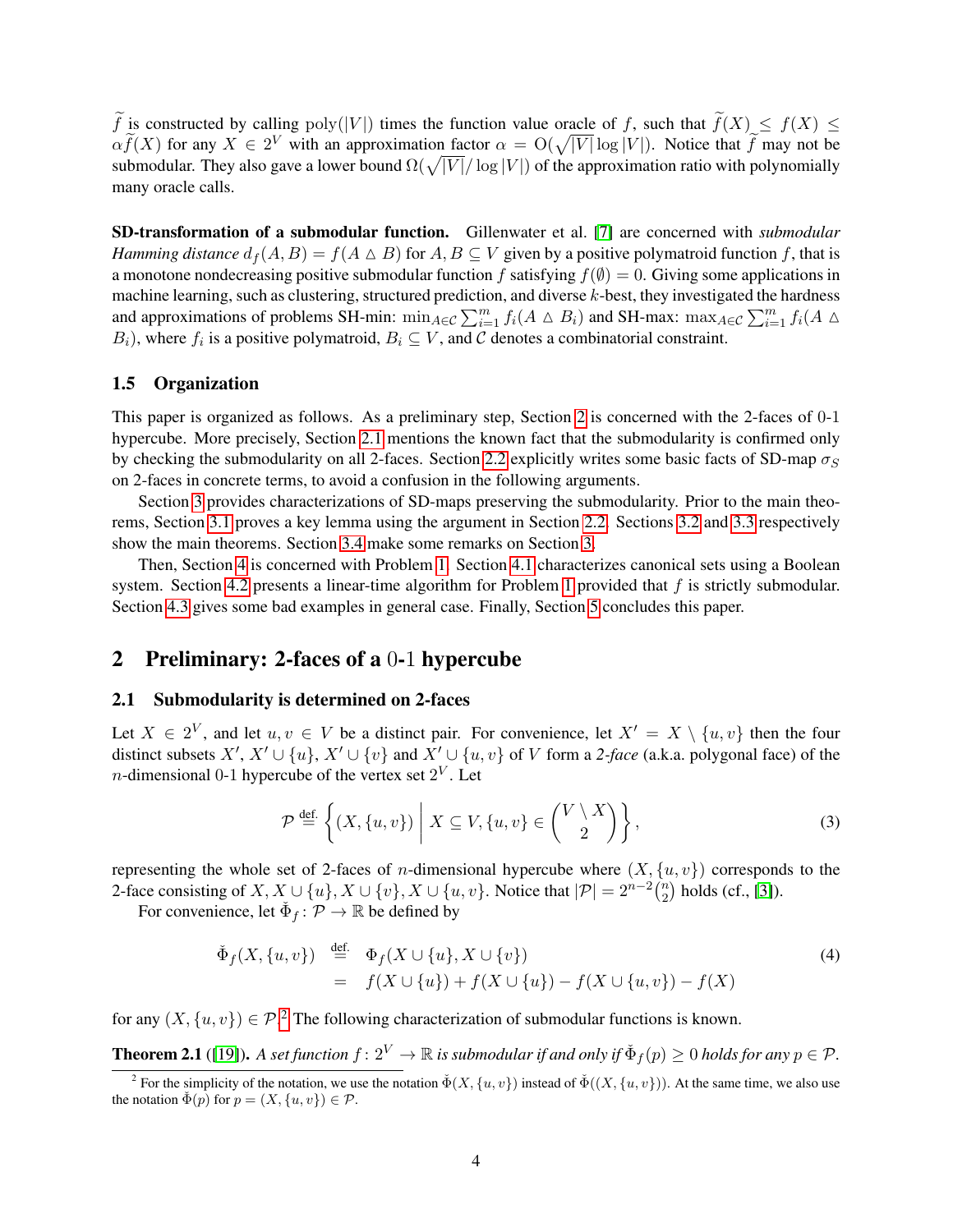### <span id="page-4-0"></span>2.2 SD-map on 2-faces

In this section, we are concerned with the map over P provided by an SD-map  $\sigma_S$  for a subset  $S \subseteq V$ , as a preliminary step of the arguments in the following sections. It is not be difficult to see that

$$
\{\sigma_S(X), \sigma_S(X \cup \{u\}), \sigma_S(X \cup \{v\}), \sigma_S(X \cup \{u,v\})\}
$$

again forms a 2-face of a 0-1 hypercube. To be precise, we can show the following proposition.

<span id="page-4-1"></span>**Proposition 2.2.** *For each*  $(X, \{u, v\}) \in \mathcal{P}$ *,* 

<span id="page-4-3"></span><span id="page-4-2"></span>
$$
\{\sigma_S(X), \sigma_S(X \cup \{u\}), \sigma_S(X \cup \{v\}), \sigma_S(X \cup \{u, v\})\}
$$
  
=  $\{Y, Y \cup \{u\}, Y \cup \{v\}, Y \cup \{u, v\}\}$ 

*holds where*  $Y = (X \triangle S) \setminus \{u, v\}.$ 

*Proof.* We are concerned with three cases depending on whether  $|\{u, v\} \cap S| = 0, 1,$  or 2.

Case i) Suppose that  $|\{u, v\} \cap S| = 0$ , i.e.,  $u \notin S$  and  $v \notin S$ . Notice that  $u \notin X \triangle S$  and  $v \notin X \triangle S$ . Thus,

 $Y = X \triangle S$  (5)

$$
Y \cup \{u\} \qquad \qquad = (X \wedge S) \cup \{u\} \qquad \qquad = (X \cup \{u\}) \wedge S \qquad \qquad (6)
$$

$$
Y \cup \{v\} = (X \triangle S) \cup \{v\} = (X \cup \{v\}) \triangle S \tag{7}
$$

$$
Y \cup \{u, v\} \qquad \qquad = (X \triangle S) \cup \{u, v\} \qquad \qquad = (X \cup \{u, v\}) \triangle S \qquad \qquad (8)
$$

hold, where the right hand sides are respectively  $\sigma_S(X)$ ,  $\sigma_S(X \cup \{u\})$ ,  $\sigma_S(X \cup \{v\})$  and  $\sigma_S(X \cup \{u, v\})$ . Thus, we obtain the claim in this case.

Case ii) Suppose that  $\{u, v\} \cap S = 1$ . Without loss of generality, we may assume that  $u \in S$  and  $v \notin S$ . Then,

|  |  | $=(X \triangle S) \setminus \{u\}$ | $=(X\cup \{u\})\triangle S$ | (9) |
|--|--|------------------------------------|-----------------------------|-----|
|--|--|------------------------------------|-----------------------------|-----|

$$
Y \cup \{u\} \qquad \qquad = X \wedge S \tag{10}
$$

$$
Y \cup \{v\} = ((X \triangle S) \setminus \{u\}) \cup \{v\} = (X \cup \{u, v\}) \triangle S \qquad (11)
$$
  
\n
$$
Y \cup \{u, v\} = (X \triangle S) \cup \{v\} = (X \cup \{v\}) \triangle S \qquad (12)
$$

hold, where the right hand sides are respectively  $\sigma_S(X \cup \{u\})$ ,  $\sigma_S(X)$ ,  $\sigma_S(X \cup \{u,v\})$  and  $\sigma_S(X \cup \{v\})$ . Thus, we obtain the claim in this case.

Case iii) Suppose that  $|\{u, v\} \cap S| = 2$ , i.e.,  $u \in S$  and  $v \in S$ . Then,

$$
Y = (X \triangle S) \setminus \{u, v\} = (X \cup \{u, v\}) \triangle S \tag{13}
$$

$$
Y \cup \{u\} = (X \triangle S) \setminus \{v\} = (X \cup \{v\}) \triangle S \tag{14}
$$
  
\n
$$
Y \cup \{v\} = (X \wedge S) \setminus \{u\} = (X \cup \{u\}) \wedge S \tag{15}
$$

$$
Y \cup \{u, v\} \qquad - \langle X \sqcup S \rangle \setminus \{u\} \qquad - \langle X \sqcup \{u\} \rangle \sqcup S \qquad (15)
$$
\n
$$
= X \triangle S \qquad (16)
$$

hold, where the right hand sides are respectively  $\sigma_S(X \cup \{u, v\})$ ,  $\sigma_S(X \cup \{v\})$ ,  $\sigma_S(X \cup \{u\})$  and  $\sigma_S(X)$ . Thus, we obtain the claim.  $\Box$ 

Let  $\check{\sigma}_S \colon \mathcal{P} \to \mathcal{P}$  for  $S \subseteq V$  be defined by

<span id="page-4-7"></span><span id="page-4-6"></span><span id="page-4-5"></span><span id="page-4-4"></span>
$$
\check{\sigma}_S(X, \{u, v\}) \stackrel{\text{def.}}{=} (Y, \{u, v\}) \tag{17}
$$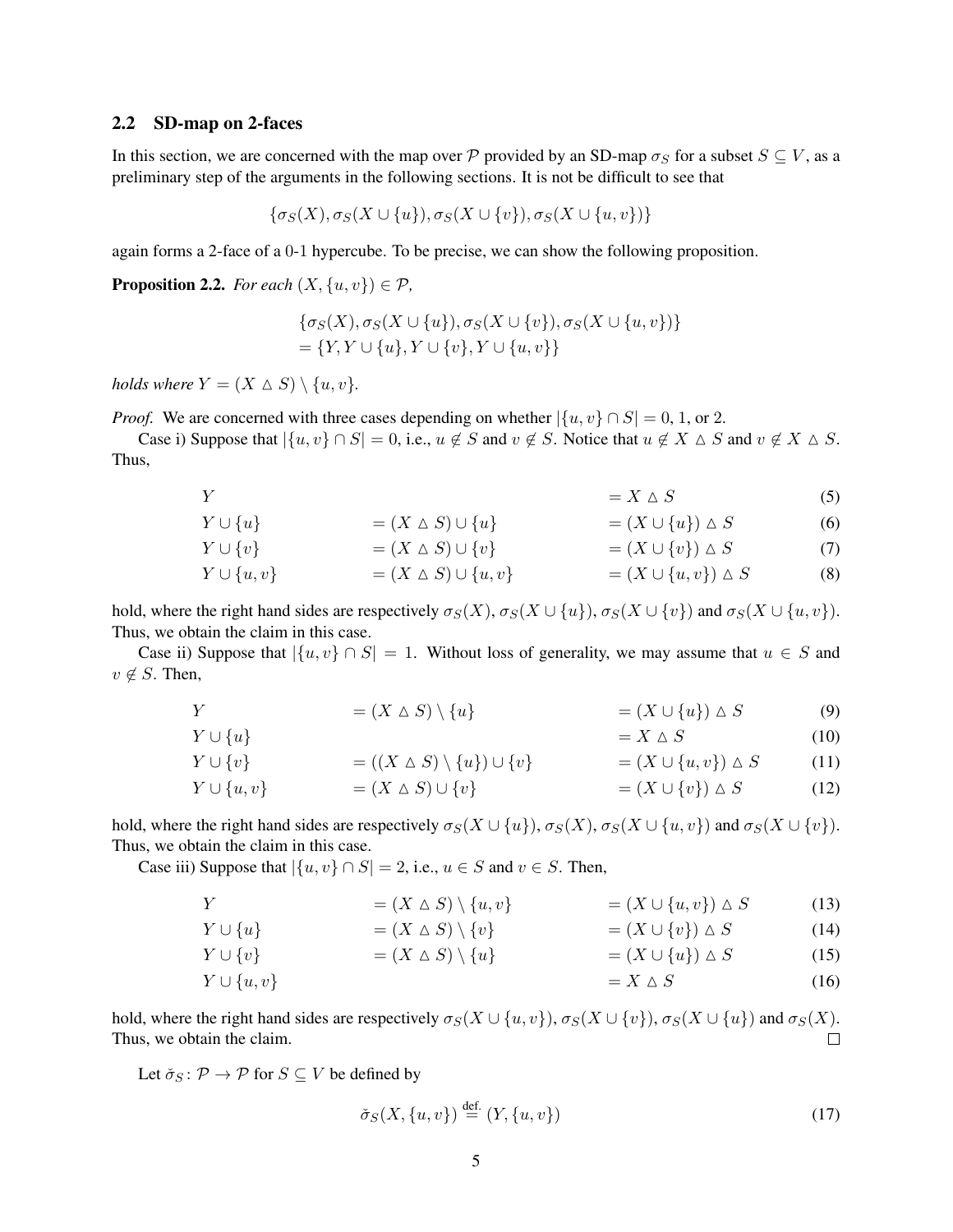for any  $(X, \{u, v\}) \in \mathcal{P}$  where  $Y = (X \triangle S) \setminus \{u, v\}$ .<sup>[3](#page-5-2)</sup> Then,  $\check{\sigma}_S$  is the map on  $\mathcal{P}$  provided by  $\sigma_S$  by Proposition [2.2.](#page-4-1) Since  $\sigma_S$  is bijective on  $2^V$ , Proposition [2.2](#page-4-1) also implies the following.

<span id="page-5-5"></span>Corollary 2.3.  $\check{\sigma}_S$  *is bijective.* 

## <span id="page-5-0"></span>3 SD-maps preserving submodulraity

This section characterizes  $S \subseteq V$  for which  $f \circ \sigma_S$  is submodular. Theorem [3.3](#page-7-0) describes it using a Boolean system, and Theorem [3.7](#page-8-0) rephrases it using a graph. As a preliminary argument, we give a key lemma in Section [3.1](#page-5-1)

## <span id="page-5-1"></span>3.1 Key lemma

This section mainly proves a technical lemma (Lemma [3.1\)](#page-5-3), which intuitively characterizes SD-maps  $\sigma_S$ preserving *submodularity on a 2-face*. We also remark that any SD-map  $\sigma_S$  preserves *modularlity on a 2-face* by a similar argument, at Lemma [3.2.](#page-6-1)

<span id="page-5-3"></span>**Lemma 3.1.** Let  $f: 2^V \to \mathbb{R}$  be a submodular function. Suppose that a 2-face  $p = (X, \{u, v\}) \in \mathcal{P}$ *satisfies that*

$$
\check{\Phi}_f(p) > 0.
$$

*Then for any subset*  $S \subseteq V$ ,

<span id="page-5-4"></span>
$$
\check{\Phi}_{f \circ \sigma_S}(\check{\sigma}_S(p)) > 0 \tag{18}
$$

*holds if and only if*  $|S \cap \{u, v\}| \equiv 0 \pmod{2}$ .

*Proof.* By Proposition [2.2](#page-4-1) and the definition [\(4\)](#page-3-3) of  $\check{\Phi}_f$ , the condition [\(18\)](#page-5-4) holds if and only if

$$
f \circ \sigma_S(Y \cup \{u\}) + f \circ \sigma_S(Y \cup \{v\}) > f \circ \sigma_S(Y \cup \{u,v\}) + f \circ \sigma_S(Y)
$$

holds on the 2-face  $(Y, \{u, v\}) = \check{\sigma}(X, \{u, v\})$ , where  $Y = (X \triangle S) \setminus \{u, v\}$ .

(←) We show that [\(18\)](#page-5-4) holds if  $|S \cap \{u, v\}| = 0$  or 2. If  $|\{u, v\} \cap S| = 0$ , then

$$
\tilde{\Phi}_{f \circ \sigma_S}(\tilde{\sigma}_S(X, \{u, v\}))
$$
\n
$$
= f \circ \sigma_S(Y \cup \{u\}) + f \circ \sigma_S(Y \cup \{v\}) - f \circ \sigma_S(Y \cup \{u, v\}) - f \circ \sigma_S(Y)
$$
\n
$$
= f((Y \cup \{u\}) \triangle S) + f((Y \cup \{v\}) \triangle S) - f((Y \cup \{u, v\}) \triangle S) - f(Y \triangle S)
$$
\n
$$
= f(X \cup \{u\}) + f(X \cup \{v\}) - f(X \cup \{u, v\}) - f(X)
$$
\n
$$
= \tilde{\Phi}_f(X, \{u, v\})
$$
\n
$$
> 0
$$

hold, where the last inequality follows from the hypothesis that  $\check{\Phi}_f(p) > 0$ .

If  $|\{u, v\} \cap S| = 2$ , i.e.,  $u \in S$  and  $v \in S$ , then

$$
\tilde{\Phi}_{f \circ \sigma_S}(\check{\sigma}_S(X, \{u, v\}))
$$
\n
$$
= f \circ \sigma_S(Y \cup \{u\}) + f \circ \sigma_S(Y \cup \{v\}) - f \circ \sigma_S(Y \cup \{u, v\}) - f \circ \sigma_S(Y)
$$
\n
$$
= f((Y \cup \{u\}) \triangle S) + f((Y \cup \{v\}) \triangle S) - f((Y \cup \{u, v\}) \triangle S) - f(Y \triangle S)
$$
\n
$$
= f(X \cup \{v\}) + f(X \cup \{u\}) - f(X) - f(X \cup \{u, v\}) \qquad \text{(by (13)-(16))}
$$
\n
$$
= \tilde{\Phi}_f(X, \{u, v\})
$$
\n
$$
> 0
$$

<span id="page-5-2"></span><sup>&</sup>lt;sup>3</sup> For the simplicity of the notation we use  $\check{\sigma}_S(X, \{u, v\})$ , instead of  $\check{\sigma}_S((X, \{u, v\}))$ . At the same time, we also use the notation  $\check{\sigma}(p)$  for  $p = (X, \{u, v\}) \in \mathcal{P}$ .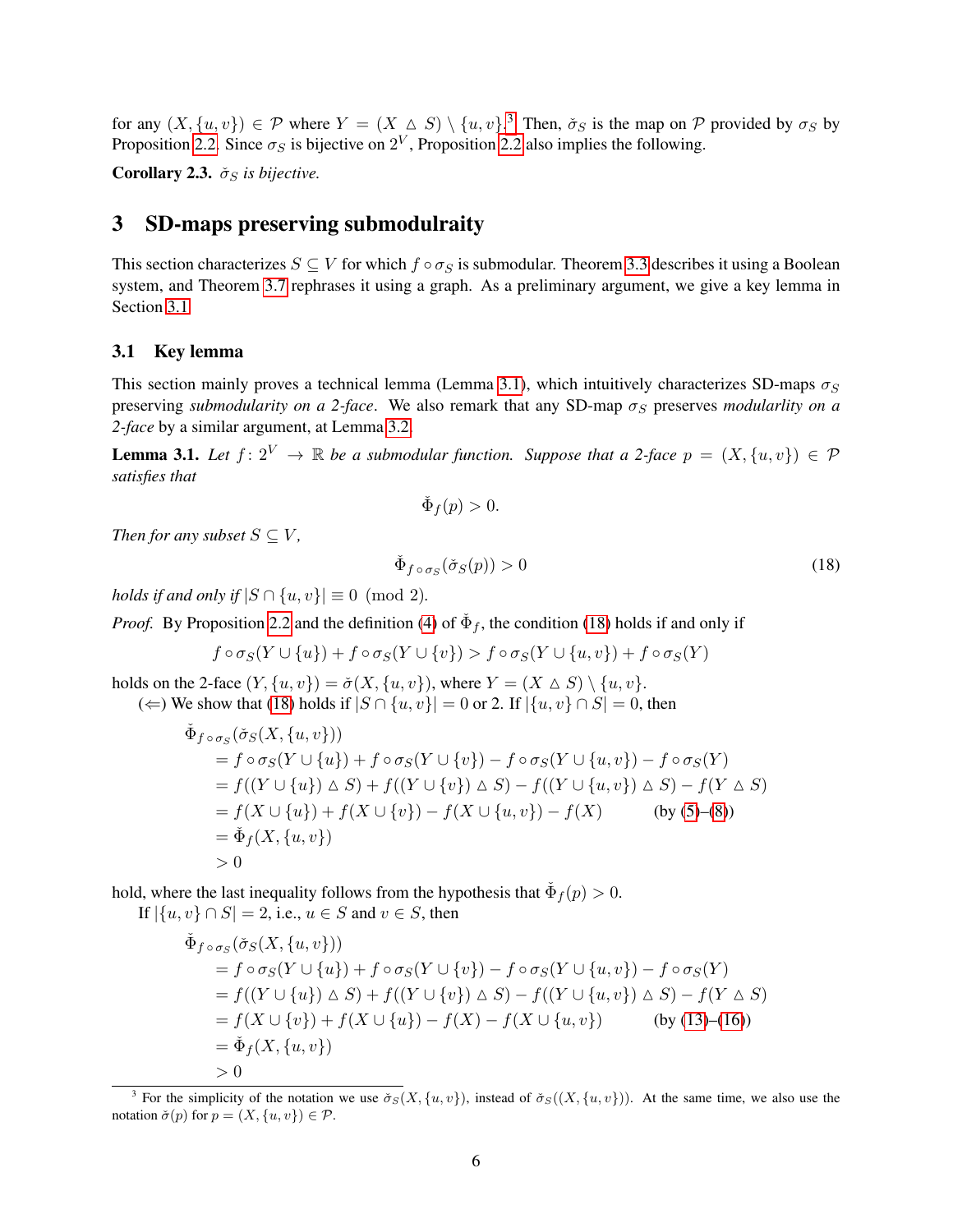$$
M_f = \begin{pmatrix} 0 & 0 & 0 \\ 1 & 0 & 1 \\ 0 & 0 & 0 \\ 0 & 0 & 0 \\ 1 & 0 & 1 \\ 0 & 0 & 0 \\ 0 & 0 & 0 \end{pmatrix} \begin{matrix} \leftarrow & (\emptyset, \{1, 2\})\text{-th} \\ \leftarrow & (\emptyset, \{1, 3\})\text{-th} \\ (\emptyset, \{2, 3\})\text{-th} \\ \leftarrow & (\{1\}, \{2, 3\})\text{-th} \\ \leftarrow & \{\{2\}, \{1, 3\}\}\text{-th} \\ \leftarrow & (\{3\}, \{1, 2\})\text{-th} \end{matrix}
$$

<span id="page-6-2"></span>Figure 2: The matrix  $M_f$  of the submodular function f given in Figure [1.](#page-2-0)

hold, where the last inequality follows from the hypothesis that  $\check{\Phi}_f(p) > 0$ . We obtain the claim.

(⇒) We prove the contrapositive: if  $|S \cap \{u, v\}| = 1$  then [\(18\)](#page-5-4) does not hold. Without loss of generality we may assume that  $u \in S$  and  $v \notin S$ . Then

$$
\tilde{\Phi}_{f \circ \sigma_S}(\tilde{\sigma}_S(X, \{u, v\}))
$$
\n
$$
= f \circ \sigma_S(Y \cup \{u\}) + f \circ \sigma_S(Y \cup \{v\}) - f \circ \sigma_S(Y \cup \{u, v\}) - f \circ \sigma_S(Y)
$$
\n
$$
= f(Y \cup \{u\}) \triangle S) + f((Y \cup \{v\}) \triangle S) - f((Y \cup \{u, v\}) \triangle S) - f(Y \triangle S)
$$
\n
$$
= f(X) + f(X \cup \{u, v\}) - f(X \cup \{u\}) - f(X \cup \{v\}) \qquad \text{(by (9)–(12))}
$$
\n
$$
= -\tilde{\Phi}_f(X, \{u, v\})
$$
\n
$$
< 0
$$

hold, where the last inequality follows from the hypothesis that  $\check{\Phi}_f(p) > 0$ . Now, we obtain the claim.  $\Box$ 

The proof of the following lemma is similar to and much easier than the proof of Lemma [3.1,](#page-5-3) so it is omitted.

<span id="page-6-1"></span>**Lemma 3.2.** Let  $f: 2^V \to \mathbb{R}$  be a submodular function. Suppose that a 2-face  $p \in \mathcal{P}$  satisfies that

$$
\check{\Phi}_f(p) = 0.
$$

*Then for any subset*  $S \subseteq V$ ,

$$
\check\Phi_{f\circ\sigma_S}(\check\sigma_S(p))=0
$$

*holds.*

#### <span id="page-6-0"></span>3.2 A characterization by a Boolean system

This section presents a characterization of SD-maps preserving submodularity, by using Lemmas [3.1](#page-5-3) and [3.2.](#page-6-1) For any set function  $f: 2^V \to \mathbb{R}$ , let  $M_f \in 2^{\mathcal{P} \times V}$  be a matrix whose  $(X, \{u, v\})$ -th row vector is given by

<span id="page-6-3"></span>
$$
M_f\left[ (X, \{u, v\}), \cdot \right] = \begin{cases} \mathbf{\chi}_{\{u, v\}}^{\top} & \text{if } \check{\Phi}_f(X, \{u, v\}) \neq 0, \\ \mathbf{0}^{\top} & \text{otherwise,} \end{cases} \tag{19}
$$

for each  $(X, \{u, v\}) \in \mathcal{P}$ , where  $\chi_S \in 2^V$  denotes the characteristic column-vector of  $S \subseteq V$ , i.e.,  $\chi_S(w) = 1$  if  $w \in S$ ; otherwise  $\chi_S(w) = 0$ . Figure [2](#page-6-2) shows the matrix  $M_f$  of the submodular function f given in Figure [1.](#page-2-0) Then an SD-map  $\sigma_S$  that preserves the submodularity of a submodular function f is characterized by the next theorem.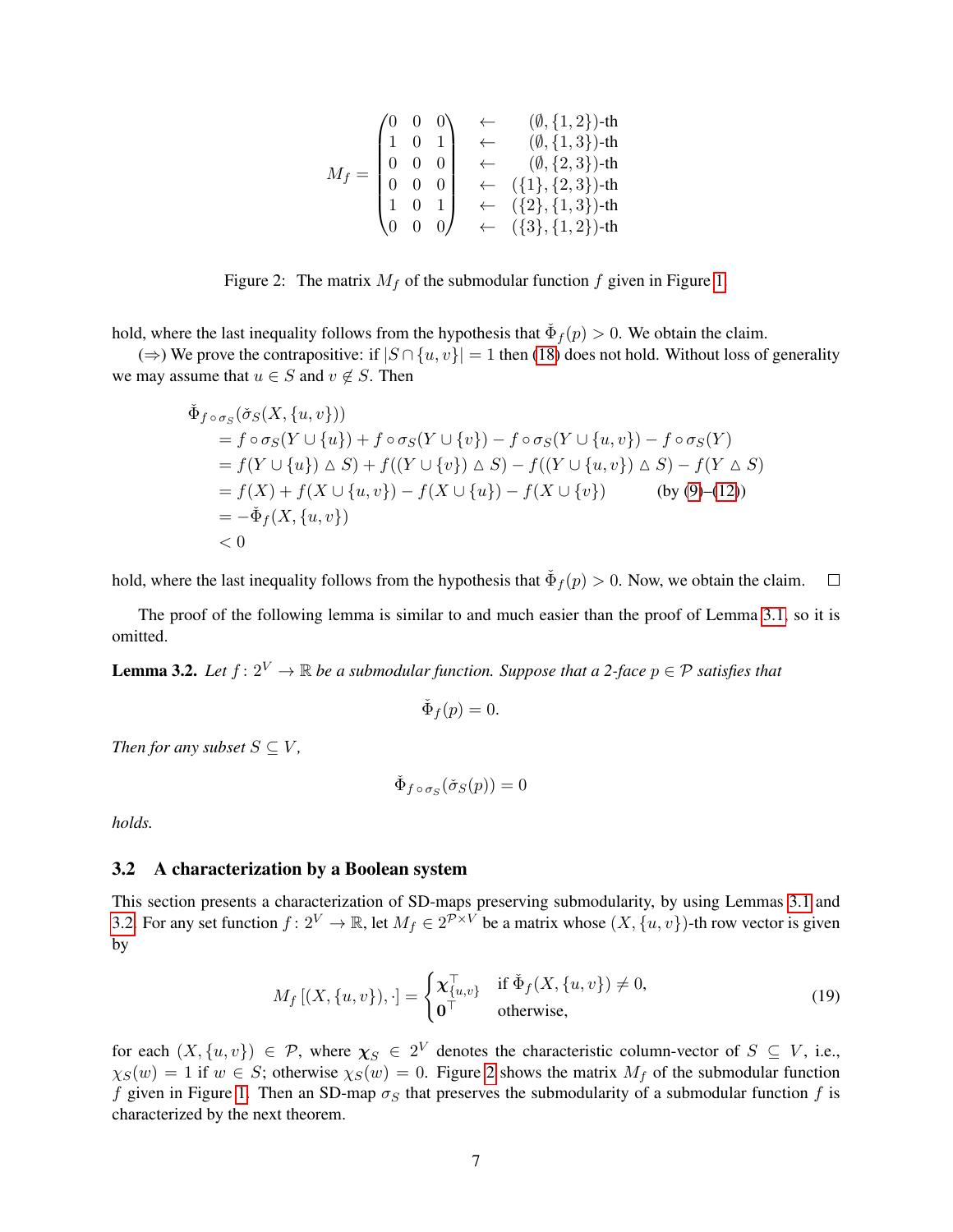

<span id="page-7-5"></span>Figure 3: The reduced matrix  $\overline{M}_f$  (left) and the inequality graph  $G_f$  (right) of the submodular function f given in Figure [1.](#page-2-0)

<span id="page-7-0"></span>**Theorem 3.3.** Let  $f: 2^V \to \mathbb{R}$  be a submodular function. For any  $S \subseteq V$ ,  $f \circ \sigma_S$  is submodular if and only *if*  $M_f \chi_S \equiv 0 \pmod{2}$  *holds.* 

To prove Theorem [3.3,](#page-7-0) we show the following lemma.

<span id="page-7-2"></span>**Lemma 3.4.** *Let*  $f: 2^V \to \mathbb{R}$  *be a submodular function. For any*  $S \subseteq V$  *and for any*  $p = (X, \{u, v\}) \in \mathcal{P}$ *,*  $\check{\Phi}_{f \circ \sigma_S}(\check{\sigma}_S(p)) \geq 0$  if and only if

$$
M_f[p, \cdot] \chi_S \equiv 0 \pmod{2}
$$

*holds.*

*Proof.* The proof is by a case analysis of  $(X, \{u, v\}) \in \mathcal{P}$ . If  $\check{\Phi}_f(X, \{u, v\}) = 0$  holds for  $(X, \{u, v\}) \in \mathcal{P}$ , then  $M_f[(X, \{u, v\})] = 0$  holds by the definition of  $M_f$ . Using Lemma [3.2,](#page-6-1) the claim is easy in this case.

Suppose that  $\check{\Phi}_f(X, \{u, v\}) \neq 0$  holds for  $(X, \{u, v\}) \in \mathcal{P}$ . Then,

$$
M_f[(X, \{u, v\}), \cdot] \chi_S = \chi_S(u) + \chi_S(v)
$$
  
=  $|\{u, v\} \cap S|$ 

by the definition of  $M_f$ . Now the claim follows from Lemma [3.1.](#page-5-3)

*Proof of Theorem* [3.3.](#page-7-0) Since  $\check{\sigma}_S$  is bijective on P by Corollary [2.3,](#page-5-5)  $\check{\Phi}_{f \circ \sigma_S}(\check{\sigma}_S(p)) \ge 0$  holds for any  $p \in \mathcal{P}$ implies that  $\check{\Phi}_{f \circ \sigma_S}(p) \ge 0$  holds for any  $p \in \mathcal{P}$ . Now, Theorem [3.3](#page-7-0) is immediate from Lemma [3.4,](#page-7-2) using Theorem [2.1.](#page-3-4)  $\Box$ 

#### <span id="page-7-1"></span>3.3 An interpretation of Theorem [3.3](#page-7-0) by a graph

This section interprets the characterization in Theorem [3.3](#page-7-0) in terms of a graph defined from  $f$ . To begin with, we remark that the Boolean system  $M_f \chi_S \equiv 0 \pmod{2}$  considered in Theorem [3.3](#page-7-0) contains many redundant constraints since the rank of the matrix  $M_f \in 2^{\mathcal{P} \times V}$  is at most |V|. Then, we define the *reduced matrix*<sup>[4](#page-7-3)</sup>  $\overline{M}_f \in 2^{\binom{V}{2} \times V}$  of  $M_f$  where its  $\{u, v\}$ -th row vector  $(\{u, v\} \in \binom{V}{2})$  $\binom{V}{2}$ ) is given by

<span id="page-7-4"></span>
$$
\overline{M}_f[\{u, v\}, \cdot] = \begin{cases} \mathbf{\chi}_{\{u, v\}}^{\top} & \text{if } \exists (X, \{u, v\}) \in \mathcal{P}, \check{\Phi}_f(X, \{u, v\}) \neq 0, \\ \mathbf{0} & \text{otherwise}, \end{cases}
$$
\n(20)

for each  $\{u, v\} \in \binom{V}{2}$  $\binom{1}{2}$ . We now make an observation, where the "only-if" part is trivial, and "if" part is not difficult by the definitions of  $\overline{M}_f$  (see [\(20\)](#page-7-4)).

<span id="page-7-3"></span><sup>&</sup>lt;sup>4</sup> The *reduced* matrix  $\overline{M}_f$  itself does not imply any "improvement of computational complexity" to  $M_f$ : to construct  $\overline{M}_f$  we have to check (almost) all  $(X, \{u, v\}) \in \mathcal{P}$  in the worst case, to confirm if  $\exists X \subseteq V \setminus \{u, v\}$  satisfying the condition. See also Proposition [4.3.](#page-12-0)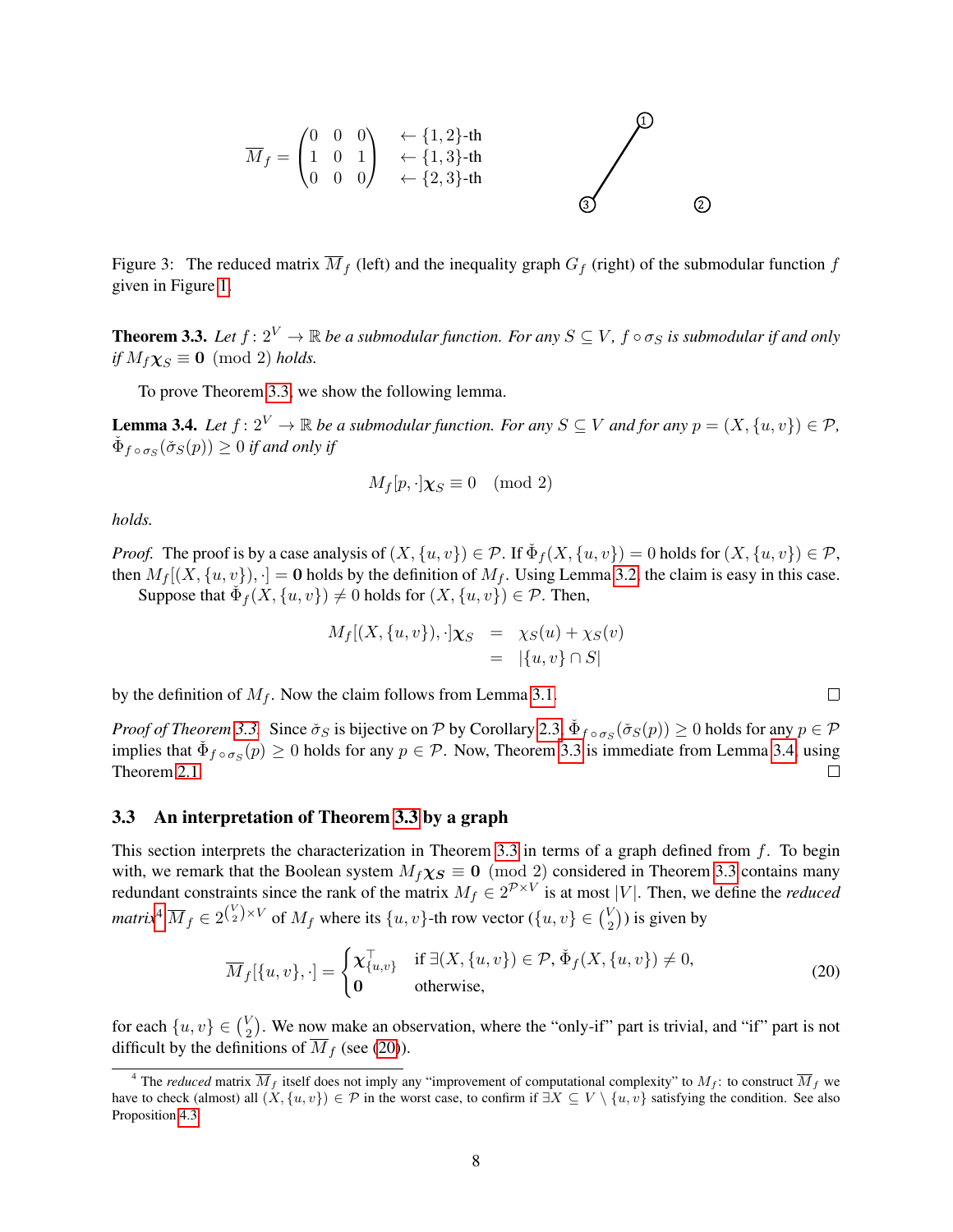<span id="page-8-6"></span>**Observation 3.5.** *For any*  $\chi \in 2^V$ ,  $M_f \chi \equiv 0 \pmod{2}$  *if and only if*  $\overline{M}_f \chi \equiv 0 \pmod{2}$ *.* 

We can regard  $\overline{M}_f$  as the (redundant) incidence matrix of what is called the *inequality graph*  $G_f$  of f. Precisely, for any set function  $f: 2^V \to \mathbb{R}$ , let  $G_f = (V, E_f)$  be an undirected graph with the edge set

<span id="page-8-9"></span>
$$
E_f \stackrel{\text{def.}}{=} \left\{ \{u, v\} \in \binom{V}{2} \; \middle| \; \exists (X, \{u, v\}) \in \mathcal{P}, \, \check{\Phi}_f(X, \{u, v\}) \neq 0 \right\}.
$$

Figure [3](#page-7-5) shows the reduced matrix  $\overline{M}_f$  and the inequality graph  $G_f$  of the submodular function f given in Figure [1.](#page-2-0)

The following observation is trivial, too (see also the arguments on the graphic matroid [\[5\]](#page-14-7)).

<span id="page-8-5"></span>**Observation 3.6.** *For any*  $S \subseteq V$ ,  $\overline{M}_f \chi_S \equiv 0 \pmod{2}$  *holds if and only if*  $\chi_S(u) = \chi_S(v)$  *holds for any*  $\{u, v\} \in E_f.$ 

Observation [3.6](#page-8-5) implies that S is a canonical set if and only if every connected component of  $G_f$  is included in or completely excluded from S. To be precise, let  $U_i \subseteq V$   $(i = 1, \ldots, k)$  be the connected components of  $G_f$  where k is the number of connected components of  $G_f$ . Let  $\mathcal{U}(f)$  denote the whole set family of unions of  $U_i$   $(i = 1, \ldots, k)$ , i.e.,

$$
\mathcal{U}(f) = \left\{ \bigcup_{i \in I} U_i \mid I \subseteq \{1, 2, \dots, k\} \right\}.
$$
 (22)

Then, we can conclude the following theorem as an easy consequence of Theorem [3.3](#page-7-0) and Observations [3.5](#page-8-6) and [3.6.](#page-8-5)

<span id="page-8-0"></span>**Theorem 3.7.** *For any submodular function*  $f: 2^V \to \mathbb{R}$ ,  $f \circ \sigma_S$  *is submodular if and only if*  $S \in \mathcal{U}(f)$ *.* 

#### <span id="page-8-4"></span>3.4 Remarks on Results in Section [3](#page-5-0)

This section makes some remarks concerning the arguments in Section [3.](#page-5-0) Sections [3.4.1](#page-8-7) and [3.4.2](#page-8-3) are easy implications of Lemmas [3.1](#page-5-3) and [3.2.](#page-6-1) Sections [3.4.3,](#page-9-0) [3.4.4](#page-9-1) and [3.4.5](#page-10-3) are remarks on Theorem [3.7.](#page-8-0)

#### <span id="page-8-7"></span>3.4.1 SD-transformation of a modular function

<span id="page-8-1"></span>**Proposition 3.8.** *If a set function*  $f: 2^V \to \mathbb{R}$  *is modular then*  $f \circ \sigma_S$  *is modular for any*  $S \subseteq V$ *.* 

*Proof.* The claim is immediate from Lemma [3.2.](#page-6-1)

We will use Proposition [3.8](#page-8-1) in Section [4.3.](#page-12-1)

#### <span id="page-8-3"></span>3.4.2 Complement of a canonical set

<span id="page-8-8"></span>**Proposition 3.9.** *If a set function*  $f: 2^V \to \mathbb{R}$  *is submodular then*  $f \circ \sigma_V$  *is submodular.* 

*Proof.* Notice that  $M_f \chi_V = 0$  holds by the definition [\(19\)](#page-6-3) of  $M_f$ . The claim is immediate from Theorem [3.3.](#page-7-0)  $\Box$ 

The following proposition for Problem [1](#page-2-1) immediately follows from Proposition [3.9.](#page-8-8)

<span id="page-8-2"></span>**Proposition 3.10.** *Let*  $q: 2^V \to \mathbb{R}$  *be an SD-transformation of a submodular function. If*  $T \subset V$  *is a canonical set of g, so is*  $V \setminus T$ *.* 

*Proof.* By the hypothesis,  $h = g \circ \sigma_T$  is submodular. Proposition [3.9](#page-8-8) implies that  $h' = h \circ \sigma_V$  is submodular. Since the symmetric difference is commutative and associative, we see that  $h' = h \circ \sigma_V =$  $g \circ \sigma_T \circ \sigma_V = g \circ \sigma_{V \setminus T}$ , and we obtain the claim.  $\Box$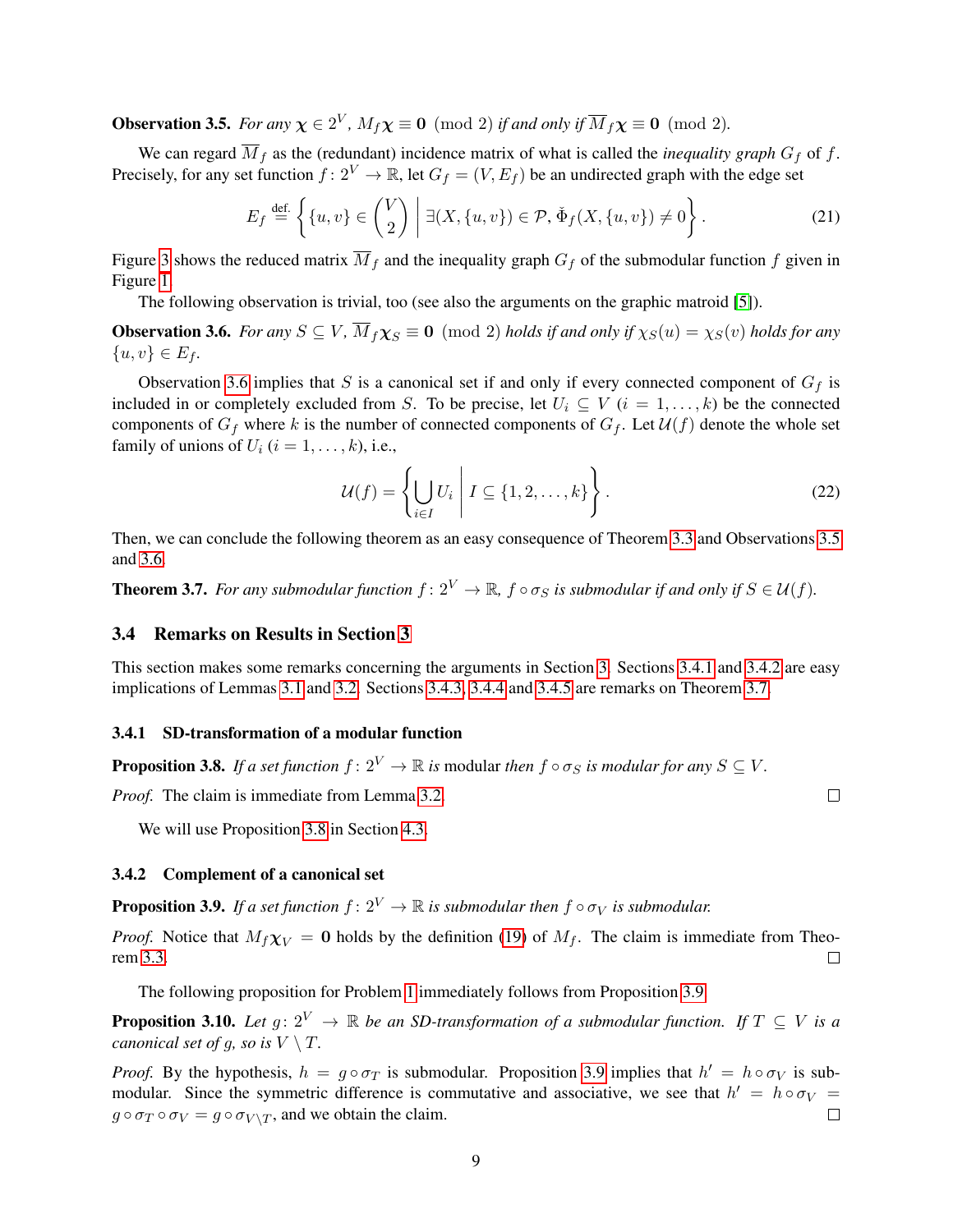

<span id="page-9-6"></span>Figure 4: (Left) Submodular function f given by [\(24\)](#page-9-2) on  $V = \{1, 2, 3\}$ . (Right) The inequality graph  $G_f$ .

#### <span id="page-9-0"></span>3.4.3 Nontrivial example of many canonical sets

Using Theorem [3.7,](#page-8-0) we give a nontrivial example of submodular functions which have many SD-transformations that are submodular. For an arbitrary finite set V and an arbitrary partition  $U_1, U_2, \ldots, U_k$  of V, let  $f: 2^V \to \mathbb{R}$  be a set function defined by

<span id="page-9-3"></span>
$$
f(X) = \min_{W \in \mathcal{U}} |X \triangle W|
$$
\n(23)

for any  $X \subseteq V$ , where  $\mathcal{U} = \{ \bigcup_{i \in I} U_i \mid I \subseteq \{1, 2, ..., k\} \}$ . This function represents the edit distance from the nearest point in the Boolean sublattice  $\mathcal U$  of  $2^V$ .

<span id="page-9-4"></span>Proposition 3.11. *The set function* f *given by* [\(23\)](#page-9-3) *is submodular.*

<span id="page-9-5"></span>**Proposition 3.12.** *For the submodular function* f *given by* [\(23\)](#page-9-3),  $f \circ \sigma_S$  *is submodular if and only if*  $S \in \mathcal{U}$ *.* 

See Appendix [A](#page-15-0) for the proofs of Propositions [3.11](#page-9-4) and [3.12.](#page-9-5)

#### <span id="page-9-1"></span>3.4.4 A connected component of an inequality graph is not a clique, in general

As for the inequality graph of a submodular function defined by [\(21\)](#page-8-9), it would be natural to ask if  $U_i$  is a clique, considering the transitivity of =. However, it is not true in general. Let  $V = \{1, 2, 3\}$ , and let  $f: 2^{\tilde{V}} \to \mathbb{R}$  be a set function given by

<span id="page-9-2"></span>
$$
f(X) = \begin{cases} 0 & \text{if } X = \emptyset, \\ 2 & \text{if } X = \{1, 3\}, \\ 1 & \text{otherwise}, \end{cases}
$$
 (24)

for  $X \in 2^V$  (see Figure [4](#page-9-6) left). We can check that f is submodular by Theorem [2.1.](#page-3-4) Then, its inequality graph is given by  $G_f = (V, \{ \{1, 2\}, \{2, 3\} \})$ , since  $\check{\Phi}_f(\emptyset, \{1, 3\}) = \Phi_f(\{2\}, \{1, 3\}) = 0$ ,  $\check{\Phi}_f(\emptyset, \{x, y\}) =$  $1 \neq 0$ ,  $\check{\Phi}_f(\emptyset, \{y, z\}) = 1 \neq 0$  (see Figure [4](#page-9-6) right). Clearly, the unique connected component of  $G_f$  is not a clique.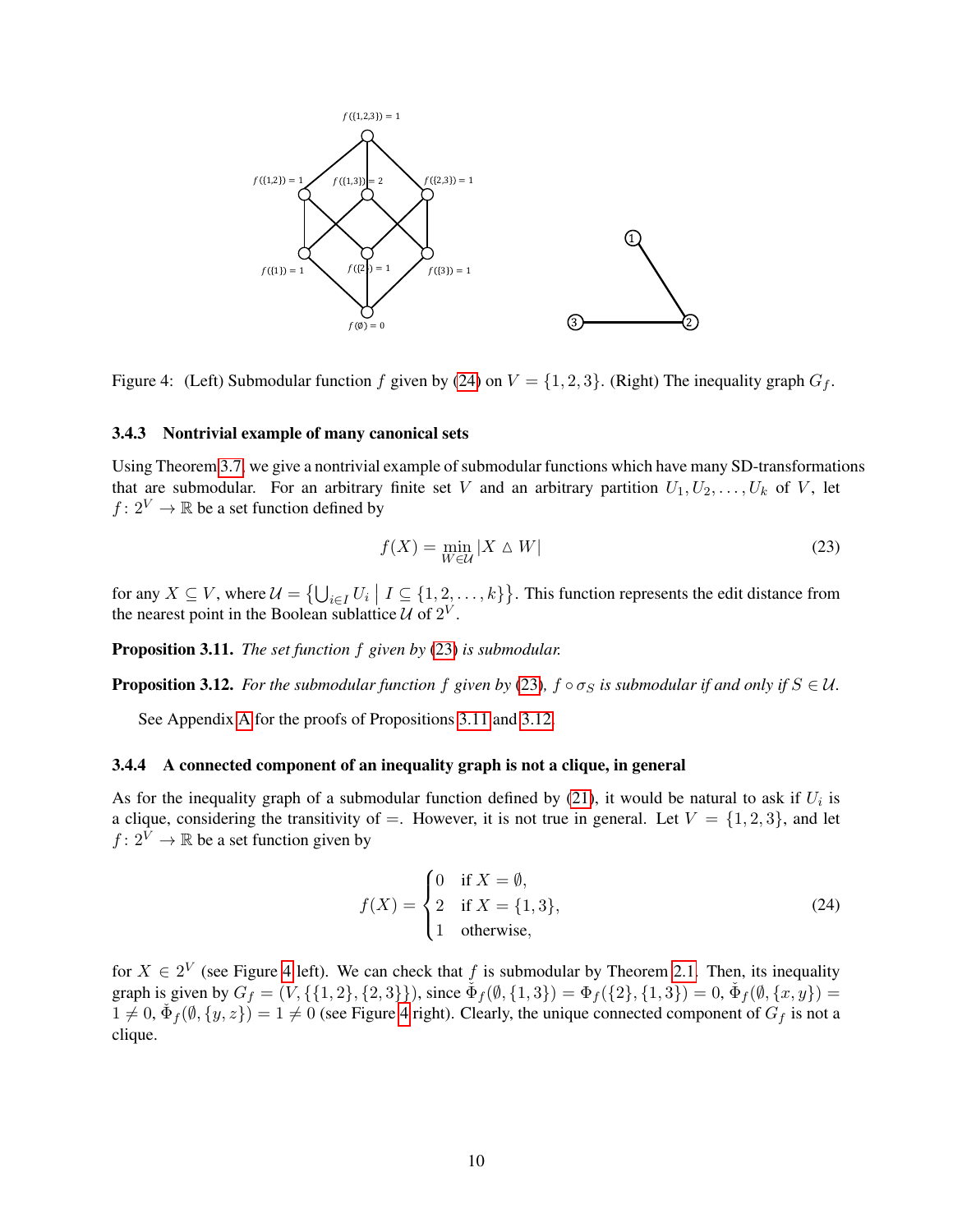#### <span id="page-10-3"></span>3.4.5 Connection to the inseparable decomposition

In fact, SD-transformations preserving the submodularity are closely related to the *inseparable decomposition* of a submodular function. Let  $\rho: 2^V \to \mathbb{R}$  be a submodular function satisfying  $\rho(\emptyset) = 0.5$  $\rho(\emptyset) = 0.5$  A nonempty subset  $U \subseteq V$  is *separable* if there exists  $X \subset U$  ( $X \neq \emptyset$ ) such that  $\rho(U) = \rho(X) + \rho(U \setminus X)$  holds; otherwise U is *inseparable* [\[2,](#page-14-15) [16,](#page-14-16) [1,](#page-14-6) [11,](#page-14-17) [5,](#page-14-7) [6\]](#page-14-18).

<span id="page-10-6"></span>**Theorem 3.13** (see e.g., [\[11,](#page-14-17) [6\]](#page-14-18)). *For a submodular function*  $f: 2^V \to \mathbb{R}$ , *V is uniquely partitioned into inseparable subsets*  $U_1, \ldots, U_k$  *with an appropriate k. For this partition,* 

$$
\rho(X) = \sum_{i=1}^{k} \rho(X \cap U_i)
$$
\n(25)

holds for any  $X \in 2^V$ . Moreover, this partition is constructible in polynomial time<sup>[6](#page-10-5)</sup>.

We can show that  $U_1, \ldots, U_k$  form an inseparable decomposition of  $\rho$  if and only if each  $U_i$  is the vertex set of a connected component of the inequality graph  $G_{\rho}$ . See Appendix [B](#page-17-0) for more details.

Thus, the following theorem is an easy consequence of Theorems [3.7](#page-8-0) and [3.13.](#page-10-6)

<span id="page-10-7"></span>**Theorem 3.14.** *Given a subdmodular function*  $f: 2^V \to \mathbb{R}$  *by its function value oracle, and given*  $S \subset V$ *, the question of*  $f \circ \sigma_S$  *is subdmodular is decidable in polynomial time.* 

*Proof.* The inseparable decomposition of f can be found in polynomial time by Theorem [3.13,](#page-10-6) where the decomposition  $U_1, \ldots, U_k$  corresponds to the connected components of the inequality graph  $G_f$  (see Propo-sition [B.1\)](#page-17-1). By Theorem [3.7,](#page-8-0)  $f \circ \sigma_S$  is subdmodular if and only if  $S \in \mathcal{U}(f)$ . The latter condition is checkable in linear time.

We emphasize that Theorem [3.14](#page-10-7) does not imply that Problem [1,](#page-2-1) which is to find *unknown* S, is solvable in polynomial time. The next section is concerned with Problem [1,](#page-2-1) using the characterizations given in this section.

## <span id="page-10-0"></span>4 Finding A Canonical Set

### <span id="page-10-2"></span>4.1 A characterization of canonical sets

We are now concerned with Problem [1.](#page-2-1) Section [4.1](#page-10-2) presents a characterization of canonical sets of an SD-transformation of a submodular function. For any set function  $g: 2^V \to \mathbb{R}$ , let  $b_g \in 2^{\mathcal{P}}$  be defined by

<span id="page-10-8"></span>
$$
\boldsymbol{b}_{g}[(Z,\{u,v\})]=\begin{cases}0 & \text{if } \check{\Phi}_{g}(Z,\{u,v\})\geq 0, \\ 1 & \text{otherwise},\end{cases}
$$
 (26)

for any  $(Z, \{u, v\}) \in \mathcal{P}$ .

<span id="page-10-1"></span>**Theorem 4.1.** *Let*  $g: 2^V \to \mathbb{R}$  *be an SD-transformation of a submodular function. Then,*  $h = g \circ \sigma_T$  *for*  $T \subseteq V$  *is submodular if and only if* 

$$
M_g \chi_T \equiv \bm{b}_g \pmod{2}
$$

holds where  $\boldsymbol{\chi}_{T}$  is the characteristic vector of  $T.$ 

<span id="page-10-4"></span><sup>&</sup>lt;sup>5</sup> For any submodular function f, let  $\rho(X) = f(X) - f(\emptyset)$  for  $X \in 2^V$ , then  $\rho$  is submodular satisfying  $\rho(\emptyset) = 0$ .

<span id="page-10-5"></span><sup>&</sup>lt;sup>6</sup> It takes  $O(n^2)$  time if we have a base of f (see [\[6,](#page-14-18) [5\]](#page-14-7)).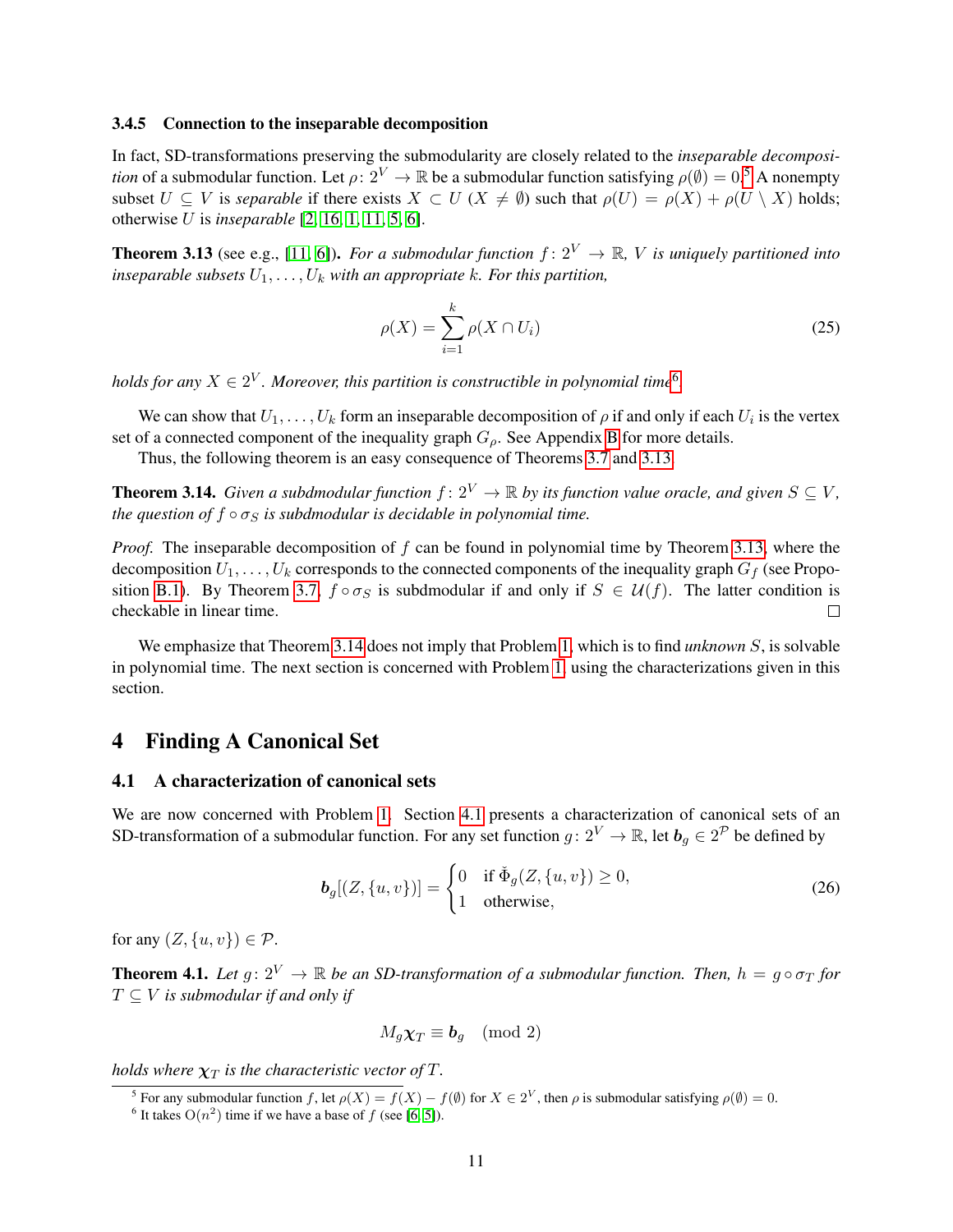*Proof.* Suppose that g is given by  $g = f \circ \sigma_S$  for a submodular function f and  $S \subseteq V$ . Firstly, we claim that

<span id="page-11-2"></span>
$$
M_g \chi_S \equiv \mathbf{b}_g \pmod{2} \tag{27}
$$

holds. By Lemma [3.4,](#page-7-2)  $\check{\Phi}_g(\check{\sigma}_S(X, \{u, v\})) \ge 0$  if and only if  $M_f[(X, \{u, v\}), \cdot] \chi_S \equiv 0 \pmod{2}$ . By the definition [\(19\)](#page-6-3) of  $M_f$ , and Lemmas [3.1](#page-5-3) and [3.2,](#page-6-1)

<span id="page-11-5"></span>
$$
M_g[\check{\sigma}_S(X, \{u, v\}), \cdot] = M_f[(X, \{u, v\}), \cdot]
$$
\n(28)

holds for any  $(X, \{u, v\}) \in \mathcal{P}$ . Thus,  $\check{\Phi}_g(\check{\sigma}_S(X, \{u, v\})) \ge 0$  if and only if  $M_g[\check{\sigma}_S(X, \{u, v\}), \cdot] \chi_S \equiv 0$ (mod 2). This implies [\(27\)](#page-11-2), since  $\check{\sigma}_S$  is bijective on P by Corollary [2.3.](#page-5-5)

Then, [\(27\)](#page-11-2) and the hypothesis that  $M_q\chi_T = b_q$  imply that

<span id="page-11-3"></span>
$$
M_g \chi_S + M_g \chi_T \equiv \mathbf{b}_g + \mathbf{b}_g \equiv \mathbf{0} \pmod{2} \tag{29}
$$

holds. Meanwhile,

<span id="page-11-4"></span>
$$
M_g \chi_T + M_g \chi_S = M_g(\chi_T + \chi_S) \tag{30}
$$

holds. Notice that  $\chi_{S \triangle T} \equiv \chi_S + \chi_T \pmod{2}$  holds. Thus, [\(29\)](#page-11-3) and [\(30\)](#page-11-4) imply that

<span id="page-11-6"></span>
$$
M_g \chi_{S \triangle T} \equiv \mathbf{0} \pmod{2} \tag{31}
$$

holds. By [\(28\)](#page-11-5), [\(31\)](#page-11-6) also implies

$$
M_f \chi_{S \triangle T} \equiv \mathbf{0} \pmod{2} \tag{32}
$$

holds. Then,  $f \circ \sigma_{S \triangle T}$  is submodular by Theorem [3.3.](#page-7-0) It is easy to observe that

$$
g\circ \sigma_T=f\circ \sigma_S\circ \sigma_T=f\circ \sigma_{S\triangle T}
$$

holds, meaning that  $T$  is a canonical set. We obtain the claim.

#### <span id="page-11-1"></span>4.2 Linear-time algorithm for strictly submodular function

Interestingly, Problem 1 is solvable in linear time for strictly submodular function. Precisely, it is described as follows.

<span id="page-11-0"></span>**Theorem 4.2.** Problem [1](#page-2-1) is solved in  $2|V| \cdot \mathbf{EO} + O(|V|)$  time if the set function f is strictly submodular, *where* **EO** *denotes the time complexity of an oracle call to know the value of*  $g(X)$  *for a set*  $X \subseteq V$ *.* 

*Proof.* Since f is strictly submodular,  $G_f$  is connected. In particular, let  $u^* \in V$  be arbitrary. Then  $\check{\Phi}_g(\emptyset, \{u^*, v\}) \neq 0$  holds for any  $v \in V \setminus \{u^*\}$ . Thus, we can obtain a canonical set  $T \subseteq V$  by solving the Boolean system  $M_g[(\emptyset, \{u^*, v\}), \cdot] \chi_T \equiv b_g[(\emptyset, \{u^*, v\})] \pmod{2}$  for  $v \in V \setminus \{u^*\}$ . (Recall [\(19\)](#page-6-3) and [\(26\)](#page-10-8) for the definitions of  $M_g$  and  $b_g$ .) It is not difficult to see that the solution of the Boolean system is a solution of Problem [1](#page-2-1) by Theorems [4.1](#page-10-1) and [3.7.](#page-8-0)

In fact, the solution of the Boolean system is simply given as follows: Set  $T := \emptyset$  for initialization. For each  $v \in V \setminus \{u^*\}$ , set  $T := T \cup \{v\}$  if  $\check{\Phi}_g(\emptyset, \{u^*, v\}) < 0$ . See Algorithm [1](#page-12-2) for a formal description. It is not difficult to observe that the obtained  $T$  provides a solution of the Boolean system by Observation [3.6.](#page-8-5) Computing  $\check{\Phi}_g(\emptyset, \{u^*, v\})$  requires the values of  $g(\emptyset), g(\{u^*\}), g(\{v\})$  and  $g(\{u^*, v\})$  for  $v \in V \setminus \{u^*\}.$ Now the time complexity is easy.  $\Box$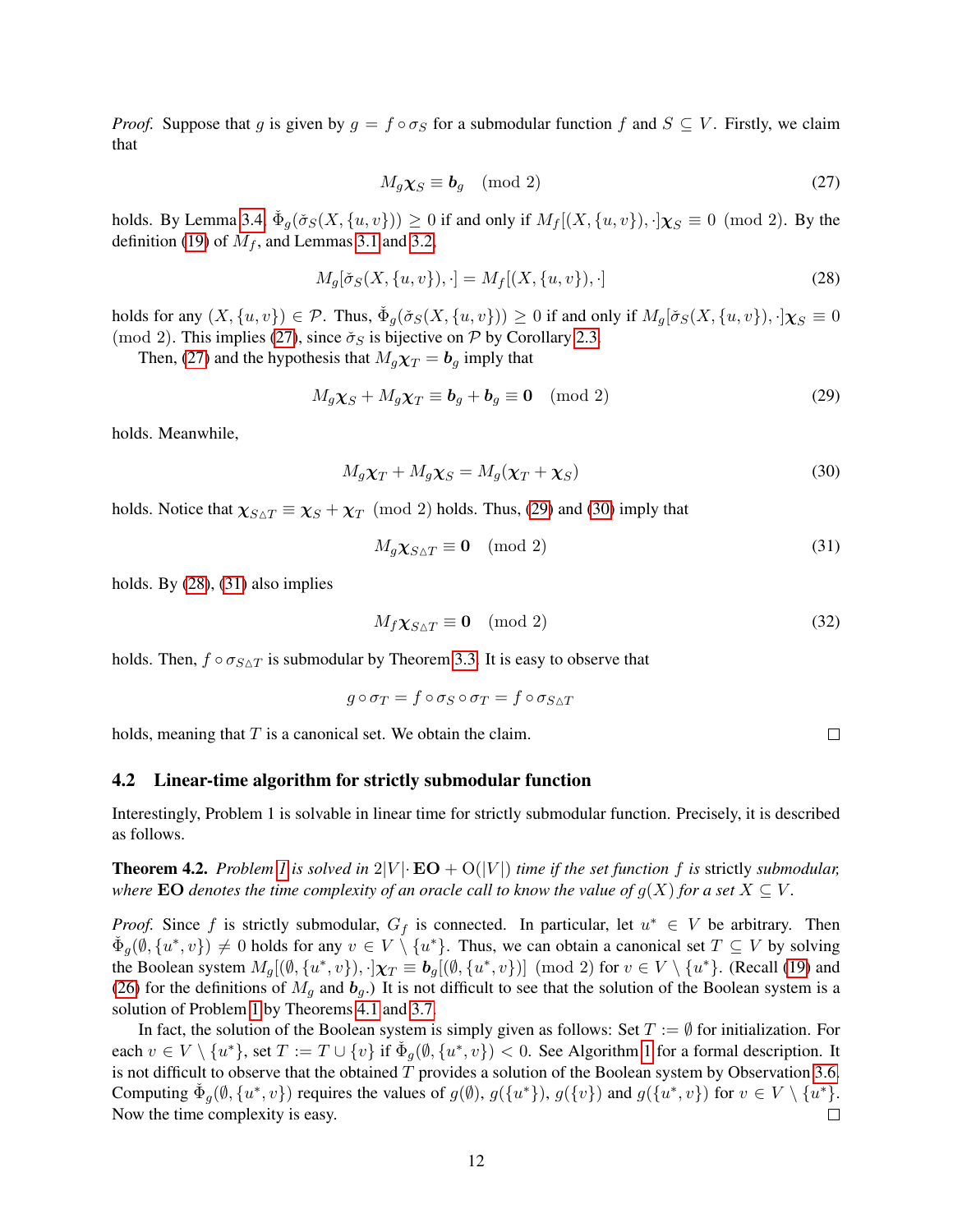### <span id="page-12-2"></span>Algorithm 1.

Given a function value oracle of  $g: 2^V \to \mathbb{R}$ . Set  $T := \emptyset$ . Choose  $u^* \in V$  arbitrarily. Get the values  $g(\emptyset)$  and  $g({u^*})$ . For each  $v \in V \setminus \{u^*\},\$ Get the values  $g({v})$  and  $g({u^*}, v)$ . If  $\check{\Phi}_g(\emptyset, \{u^*, v\}) < 0$ , then set  $T := T \cup \{v\}$ . Output T.

### <span id="page-12-1"></span>4.3 Minimizer/Maximize is helpless for finding a canonical set

Once we obtain a canonical set T for an SD-transformation  $g$  of a submodular function, we can find the minimum value of g using a submodular function minimization algorithm. However the opposite is not always true; finding a canonical set is sometimes hard even if all minimizers of  $g$  are given.

<span id="page-12-0"></span>**Proposition 4.3.** Problem [1](#page-2-1) requires  $2^{|V|} - 2$  function value oracle calls in the worst case, even if all *minimizers of* g *are given.*

*Proof.* We give an instance of Problem [1](#page-2-1) with a unique minimizer, for which any algorithm needs to call the function value oracle at least  $2^{|V|} - 2$  times to solve Problem [1.](#page-2-1) For any  $U \subseteq V$  such that  $U \neq \emptyset$ , let  $q_U: 2^V \to \mathbb{R}$  be a set function defined by

<span id="page-12-3"></span>
$$
g_U(X) = \begin{cases} |X| - \frac{1}{2} & (if X = U), \\ |X| & (otherwise), \end{cases}
$$
(33)

for  $X \in 2^V$ . Observe that  $g_U(X) > 0$  for any  $X \neq \emptyset$ , meaning that  $\emptyset$  is the unique minimizer of  $g_U$  with the minimum value  $g_U(\emptyset) = 0$ . We claim that exactly U and  $V \setminus U$  are the canonical sets of  $g_U$ . Let

$$
r_U(X) = \begin{cases} -\frac{1}{2} & (\text{if } X = U), \\ 0 & (\text{otherwise}) \end{cases}
$$
 (34)

for  $X \in 2^V$ , and let  $d(X) \stackrel{\text{def.}}{=} |X|$  for  $X \in 2^V$ . Then,

$$
g_U(X) = r_U(X) + d(X)
$$

holds. Clearly  $r_U \circ \sigma_U$  is submodular. Since d is a modular function,  $d \circ \sigma_U$  is again modular by Proposition [3.8.](#page-8-1) Notice that

$$
g_U \circ \sigma_U = (r_U + d) \circ \sigma_U = r_U \circ \sigma_U + d \circ \sigma_U
$$

holds. Since the sum of submodular functions is submodular [\[5\]](#page-14-7),  $g_U \circ \sigma_U$  is submodular, meaning that U is a canonical set of g. It is easy to observe  $G_{r_U}$  is connected, and hence  $G_{g_U} = G_f$  is connected since d is modular. By Theorem [3.7,](#page-8-0) we see that only U and  $V \setminus U$  are canonical sets of q.

To prove that no algorithm finds a canonical set of  $g_U$  with at most  $2^{|V|}-3$  function value oracle calls, we show the existence of an adversarial oracle. Suppose that an arbitrary algorithm calls the value oracle of  $q_U$  $2^{|V|}-3$  times. For the  $2^{|V|}-3$  queries, our adversarial oracle answers their cardinalities. Let  $X, Y, Z \in 2^V$ be the remaining sets. Without loss of generality, we may assume that both  $X \neq V \setminus Y$  and  $X \neq V \setminus Z$ hold. (Note that  $Z = V \setminus Y$  may hold.) Since only U and  $V \setminus U$  are the canonical sets of  $g_U$ , both X and Y cannot be canonical sets at the same time. This implies that the algorithm cannot determine  $X, Y$  or  $Z$ ; if the algorithm answers X then our oracle can set  $Y = U$ , meaning that X is a wrong answer, and if the algorithm answers Y or Z then our oracle can set  $X = U$ .  $\Box$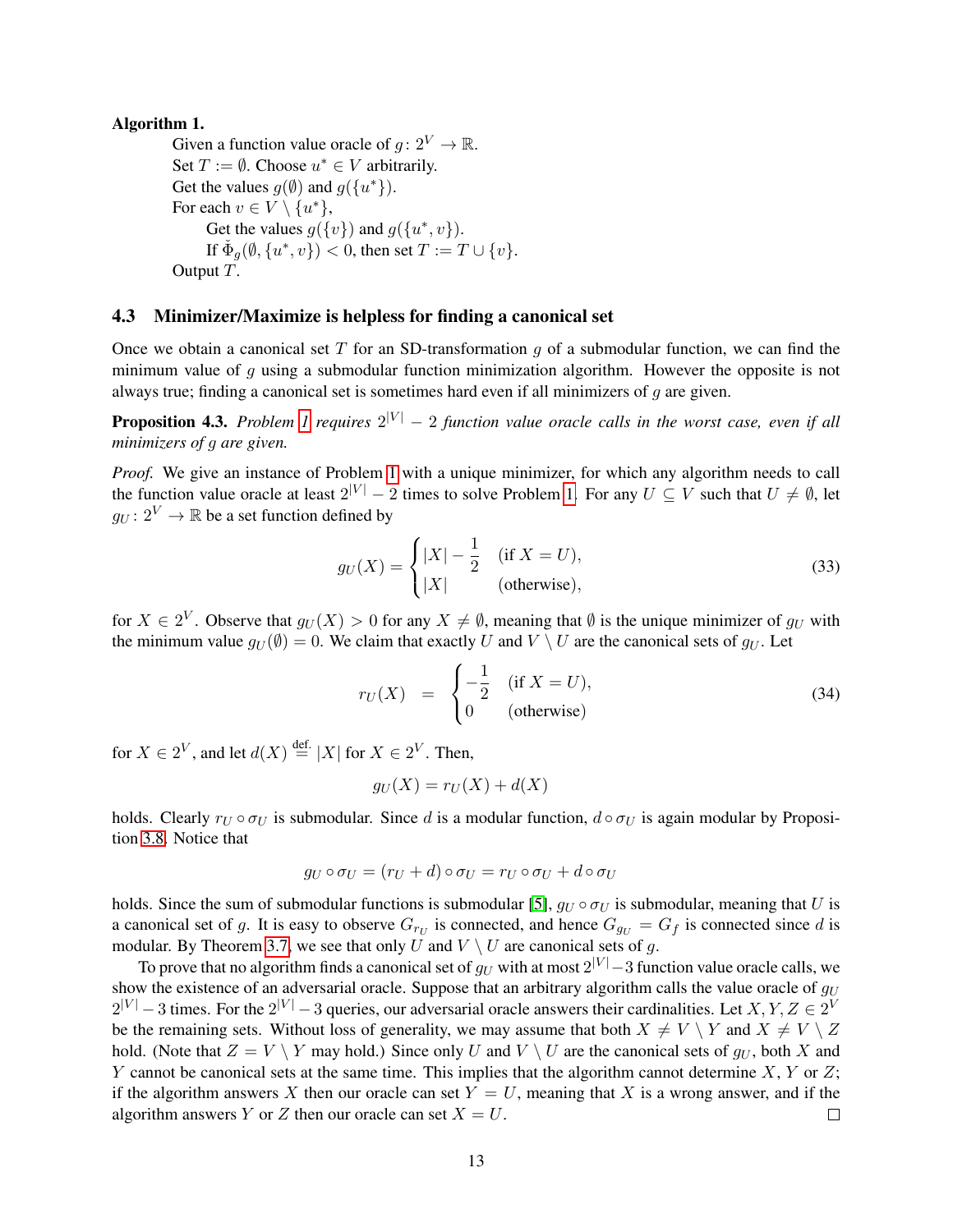In contrast to minimization, maximization of a submodular function, e.g., max cut, is NP-hard. Even if all maximizers are given, finding a canonical set is hard, too. The SD-transformation  $g_U$  given in the proof of Proposition [4.3](#page-12-0) also witnesses it.

Corollary 4.4. *Problem [1](#page-2-1) requires* 2 <sup>|</sup><sup>V</sup> <sup>|</sup>−2 *function value oracle calls in the worst case, even if all maximizer of* g *are given.*

*Proof.* Let  $U \subseteq V$  satisfy  $U \neq V$  and let  $g_U$  be a set function defined by [\(33\)](#page-12-3). Clearly, V is the unique maximizer of g with the maximum value  $g(V) = |V|$ . Finding canonical set of g requires  $2^{|V|} - 2$  oracle calls, by the same argument as Proposition [4.3.](#page-12-0)  $\Box$ 

## 4.4 A Remark on Theorem [4.1](#page-10-1)

In fact, the hypothesis "Let  $g: 2^V \to \mathbb{R}$  be an SD-transformation of a submodular function." in Theorem [4.5](#page-13-1) is redundant. An enhanced theorem is described as follows.

<span id="page-13-1"></span>**Theorem 4.5.** *Let*  $g: 2^V \to \mathbb{R}$  *be an arbitrary set function. Then,*  $h = g \circ \sigma_T$  *for*  $T \subseteq V$  *is submodular if and only if*

$$
M_g \chi_T \equiv \bm{b}_g \pmod{2}
$$

holds where  $\boldsymbol{\chi}_{T}$  is the characteristic vector of  $T.$ 

Theorem [4.5](#page-13-1) states that if  $M_g \chi \equiv b_g \pmod{2}$  does not have a solution then any SD-transformation of  $q$  is NOT submodular. The "only-if" part is immediate from Theorem [4.1.](#page-10-1) The "if" part is also not difficult by Theorem [3.3](#page-7-0) (and Theorem [2.1\)](#page-3-4), and obtained in a similar way as the proof of Theorem [4.1.](#page-10-1) We here omit the detailed proof.

## <span id="page-13-0"></span>5 Concluding Remark

This paper has been concerned with SD-transformations of submodular functions. We gave characterizations of SD-transformations preserving the submodularity in Section [3.](#page-5-0) We also showed that canonical sets are found in linear time for SD-transformations of a *strictly* submodular functions in Section [4.](#page-10-0) It is a natural question whether there is another interesting class of submodular functions for which a canonical set is found efficiently. A related question is whether there is a nontrivial class of transformations (maps) preserving submodularity.

We remark that it is not difficult to extend the results to submodular functions on *distributive lattices*, instead of Boolean lattices. Extensions to submodular functions on a general lattice, i.e., containing  $M_3$ or  $N_5$ , L-convex functions and M-convex functions [\[14\]](#page-14-8) on integer lattice, or k-submodular functions are interesting problems.

## Acknowledgments

The authors would like to thank Naoyuki Kamiyama for the note on the inseparable decomposition, and an anonymous reviewer for the advice to mention to Theorem [4.5.](#page-13-1) The authors are also grateful to Satoru Fujishige, Yusuke Kobayashi and anonymous reviewers for their valuable comments. This work is partly supported by JST PRESTO Grant Number JPMJPR16E4, Japan.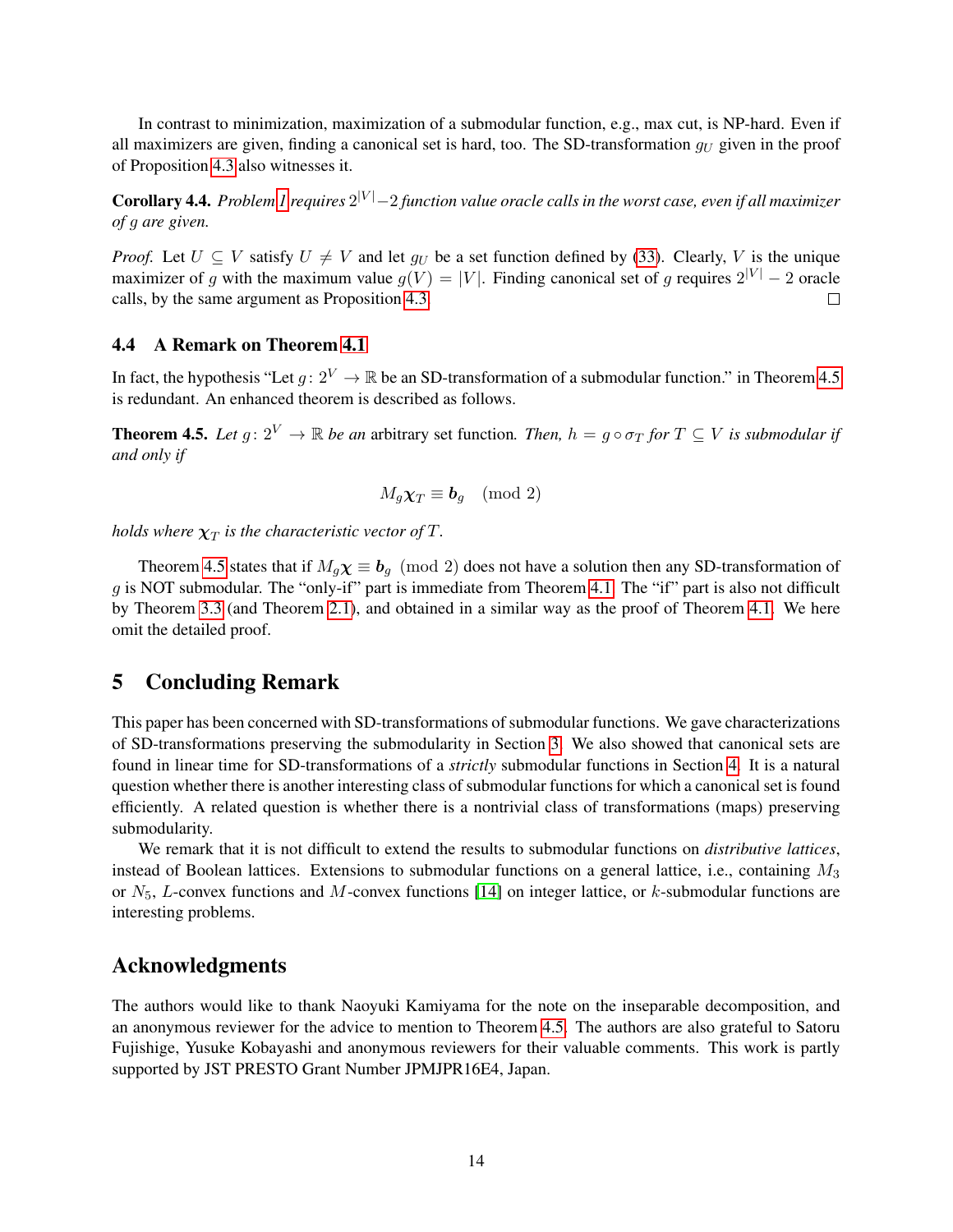## References

- <span id="page-14-6"></span>[1] F. Bach, Learning with Submodular Functions: A Convex Optimization Perspective, Foundations and Trends in Machine Learning, 6:2–3, 145–373 (2013).
- <span id="page-14-15"></span>[2] R. E. Bixby, W. H. Cunningham and D. M. Topkis, The partial order of a polymatroid extreme point, Mathematics of Operations Research, 10:3, 367–378 (1985).
- <span id="page-14-13"></span>[3] H. S. M. Coxeter, Regular Polytopes, Dover, 1973.
- <span id="page-14-5"></span>[4] U. Feige, V. Mirrokni and J. Vondrák, Maximizing non-monotone submodular functions, SIAM Journal on Computing, 40, 1133–1153, 2011.
- <span id="page-14-7"></span>[5] S. Fujishige, Submodular Functions and Optimization, Second Edition, Elsevier, 2005.
- <span id="page-14-18"></span>[6] S. Fujishige, A note on submodular function minimization by Chubanov's LP algorithm, Optimization online, 6217, 2017.
- <span id="page-14-11"></span>[7] J. A. Gillenwater, R. K. Iyer, B. Lusch, R. Kidambi and J. A. Bilmes, Submodular Hamming metrics, Proc. the 28th International Conference on Neural Information Processing Systems (NIPS 2015), 3141–3149.
- <span id="page-14-12"></span>[8] M. X. Goemans, N. J. A. Harvey, S. Iwata and V. S. Mirrokni, Approximating submodular functions everywhere, Proc. the 20th Annual ACM-SIAM Symposium on Discrete Algorithms (SODA 2009), 535–544.
- <span id="page-14-1"></span>[9] S. Iwata, L. Fleischer and S. Fujishige, A combinatorial, strongly polynomial-time algorithm for minimizing submodular functions, Journal of the ACM, 48, 761–777, 2001.
- <span id="page-14-2"></span>[10] S. Iwata and J. Orlin, A simple combinatorial algorithm for submodular function minimization, Proc. the 20th Annual ACM-SIAM Symposium on Discrete Algorithms (SODA 2009), 1230–1237.
- <span id="page-14-17"></span>[11] N. Kamiyama, A note on submodular function minimization with covering type linear constraints, Algorithmica, 80, 2957–2971, 2018.
- <span id="page-14-3"></span>[12] Y.T. Lee, A. Sidford and S.C. Wong, A faster cutting plane method and its implications for combinatorial and convex optimization, Proc. the 56th Annual Symposium on Foundations of Computer Science (FOCS 2015), 1049–1065
- <span id="page-14-9"></span>[13] L. Lovász, Submodular functions and convexity, in A. Bachem, B. Korte B., M. Grötschel (eds), Mathematical Programming: The State of the Art, 235–257, 1983.
- <span id="page-14-8"></span>[14] K. Murota, Discrete Convex Analysis, SIAM, 2003.
- <span id="page-14-4"></span>[15] G. L. Nemhauser, L. A. Wolsey and M. L. Fisher, An analysis of approximations for maximizing submodular set functions I, Mathematical Programming, 14 (1978), 265–294.
- <span id="page-14-16"></span>[16] M. Queyranne, Minimizing symmetric submodular functions, Mathematical Programming, 82, 3–12 (1998).
- <span id="page-14-10"></span>[17] R. T. Rockafellar, Convex analysis, Princeton University Press, 1970.
- <span id="page-14-0"></span>[18] A. Schrijver, A combinatorial algorithm minimizing submodular functions in strongly polynomial time, Journal of Combinatorial Theory, Series B, 80, 346–355 (2000).
- <span id="page-14-14"></span>[19] A. Schrijver, Combinatorial Optimization, Springer, 2003.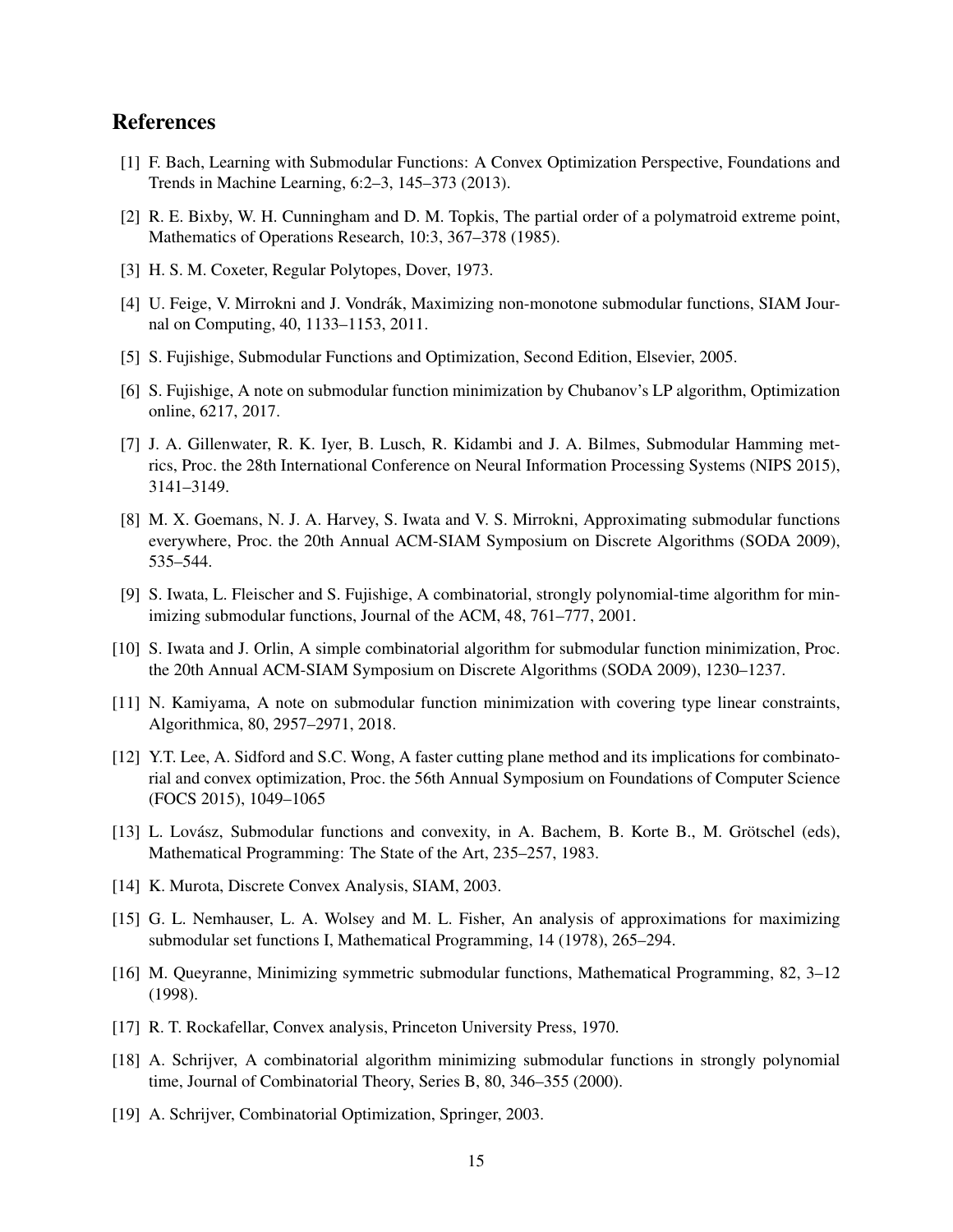# <span id="page-15-0"></span>A Supplemental Proofs in Section [3.4.3](#page-9-0)

This section proves Propositions [3.11](#page-9-4) and [3.12.](#page-9-5) The set function which we are concerned with here is given by

$$
f(X) = \min_{W \in \mathcal{U}} |X \triangle W| \qquad \text{(recall (23))}
$$

for  $X \in 2^V$ , where  $\mathcal{U} = \{ \bigcup_{i \in I} U_i \mid I \subseteq \{1, 2, \ldots, k\} \}$  for a partition  $U_1, \ldots, U_k$  of  $V$ .

## A.1 Proof of Proposition [3.11](#page-9-4)

Proposition A.1 (Proposition [3.11\)](#page-9-4). *The set function* f *given by* [\(23\)](#page-9-3) *is submodular.*

*Proof.* Since  $U_1, \ldots, U_k$  is a partition of V,

<span id="page-15-2"></span><span id="page-15-1"></span>
$$
|X \triangle W| = \sum_{i=1}^{m} |(X \triangle W) \cap U_i|
$$
  
= 
$$
\sum_{i=1}^{m} |(X \cap U_i) \triangle (W \cap U_i)|
$$
 (35)

holds for any  $X \in 2^V$  and  $W \in \mathcal{U}$ . Notice that

$$
|(X \cap U_i) \triangle (W \cap U_i)| = \begin{cases} |U_i \setminus X| & \text{if } U_i \subseteq W, \\ |X \cap U_i| & \text{otherwise, (i.e., } U_i \cap W = \emptyset \text{ since } W \in \mathcal{U}, \end{cases}
$$
(36)

hold. Then,

$$
f(X) = \min_{W \in \mathcal{U}} |X \triangle W|
$$
  
= 
$$
\min_{W \in \mathcal{U}} \sum_{i=1}^{m} |(X \cap U_i) \triangle (W \cap U_i)|
$$
 (by (35))  
= 
$$
\sum_{i=1}^{m} \min\{|U_i \setminus X|, |X \cap U_i|\}
$$
 (by (36))

holds for any  $X \in 2^V$ . For convenience, we define  $h_U \colon 2^V \to \mathbb{R}$  for  $U \subseteq V$  by

<span id="page-15-4"></span>
$$
h_U(X) \stackrel{\text{def.}}{=} \min\{|X \cap U|, |U \setminus X|\}\tag{37}
$$

for  $X \in 2^V$ . Then,  $f(X) = \sum_{i=1}^m h_{U_i}(X)$  holds for any  $X \in 2^V$ . We will prove that  $h_U(X)$  is submodular in the following Lemma [A.2.](#page-15-3) Since the sum of submodular functions is again submodular (see e.g., [\[5\]](#page-14-7)), and we obtain the claim.  $\Box$ 

## <span id="page-15-3"></span>**Lemma A.2.** *The set function*  $h_U$  *defined by* [\(37\)](#page-15-4) *is submodular.*

*Proof.* For convenience, let  $X' = X \cap U$  and  $Y' = Y \cap U$ , where we may assume that  $|X'| = |X \cap U| \le$  $|Y'| = |Y \cap U|$  holds, without loss of generality. Then,

$$
h_U(X) = \begin{cases} |X \cap U| = |X'| & \text{if } |X'| \le |U|/2, \\ |U \setminus X| = |U \setminus X'| = |U| - |X'| & \text{otherwise,} \end{cases}
$$
(38)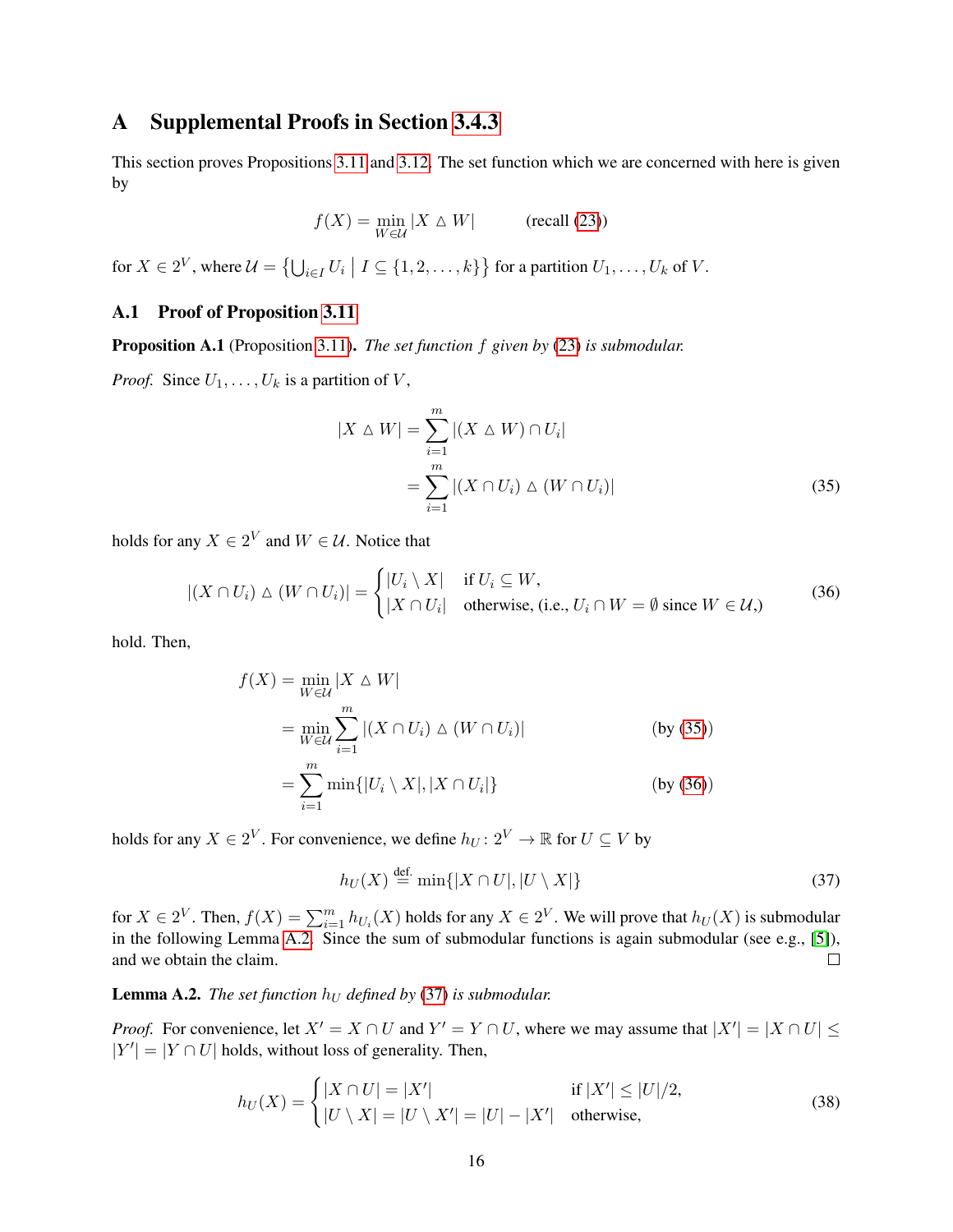hold for any  $X \in 2^V$ . We consider the following three cases.

Case i) Suppose that  $|X'| \leq |U|/2$  and  $|Y'| \leq |U|/2$  hold. Then,  $h_U(X) = |X'|$  and  $h_U(Y) = |Y'|$ hold. Since  $|X' \cap Y'| \leq |X'| \leq |U|/2$ ,

$$
h_U(X \cap Y) = \min\{|(X \cap Y) \cap U|, |U \setminus (X \cap Y)|\} = |X' \cap Y'|
$$

hold. Observe that

$$
h_U(X \cup Y) = \min\{|(X \cup Y) \cap U|, |U \setminus (X \cup Y)|\} \leq |(X \cup Y) \cap U| = |X' \cup Y'|
$$

always hold. Thus,

$$
\Phi_{h_U}(X, Y) = h_U(X) + h_U(Y) - h_U(X \cup Y) - h_U(X \cap Y)
$$
  
\n
$$
\geq |X'| + |Y'| - |X' \cup Y'| - |X' \cap Y'| = 0
$$

hold where the last equality follows from that the cardinality function is modular. We obtain the claim in the case.

Case ii) Suppose that  $|X'| > |S|/2$  and  $|Y'| > |S|/2$  hold. Then,  $h_U(X) = |U| - |X'|$  and  $h_U(Y) =$  $|U| - |Y'|$  hold. Since  $|X' \cup Y'| \ge |Y'| > |U|/2$ ,

$$
h_U(X \cup Y) = \min\{|(X \cup Y) \cap U|, |U \setminus (X \cup Y)|\} = |U \setminus (X \cup Y)| = |U| - |X' \cup Y'|
$$

hold. Observe that

$$
h_U(X \cap Y) = \min\{|(X \cap Y) \cap U|, |U \setminus (X \cap Y)|\} \leq |U \setminus (X \cap Y)| = |U| - |X' \cap Y'|
$$

always holds. Thus,

$$
\Phi_{h_U}(X,Y) = h_U(X) + h_U(Y) - h_U(X \cup Y) - h_U(X \cap Y)
$$
  
\n
$$
\geq (|U| - |X'|) + (|U| - |Y'|) - (|U| - |X' \cup Y'|) - (|U| - |X' \cap Y'|) = 0
$$

hold where the last equality follows that the cardinality function is modular. We obtain the claim in the case.

Case iii) Suppose that  $|X'| \leq |S|/2$  and  $|Y'| > |S|/2$  hold. Then,  $h_U(X) = |X'|$  and  $h_U(Y) =$  $|U| - |Y'|$  hold. Since  $|X' \cup Y'| \ge |Y'| > |U|/2$ ,

$$
h_U(X \cup Y) = \min\{|(X \cup Y) \cap U|, |U \setminus (X \cup Y)|\} = |U| - |X' \cup Y'|
$$

holds. Similarly, since  $|X' \cap Y'| \leq |Y'| \leq |U|/2$ ,

$$
h_U(X \cap Y) = \min\{|(X \cap Y) \cap U|, |U \setminus (X \cap Y)|\} = |X' \cap Y'|
$$

holds. Thus,

$$
\Phi_{h_U}(X,Y) = h_U(X) + h_U(Y) - h_U(X \cup Y) - h_U(X \cap Y)
$$
  
= |X'| + (|U| - |Y'|) - (|U| - |X' \cup Y'|) - (|X' \cap Y'|)  
= 2|U| + (|X'| - |X' \cap Y'|) + (|X' \cup Y'| - |Y'|)  
\ge 0

holds. We obtain the claim.

| ٠ |  |  |  |
|---|--|--|--|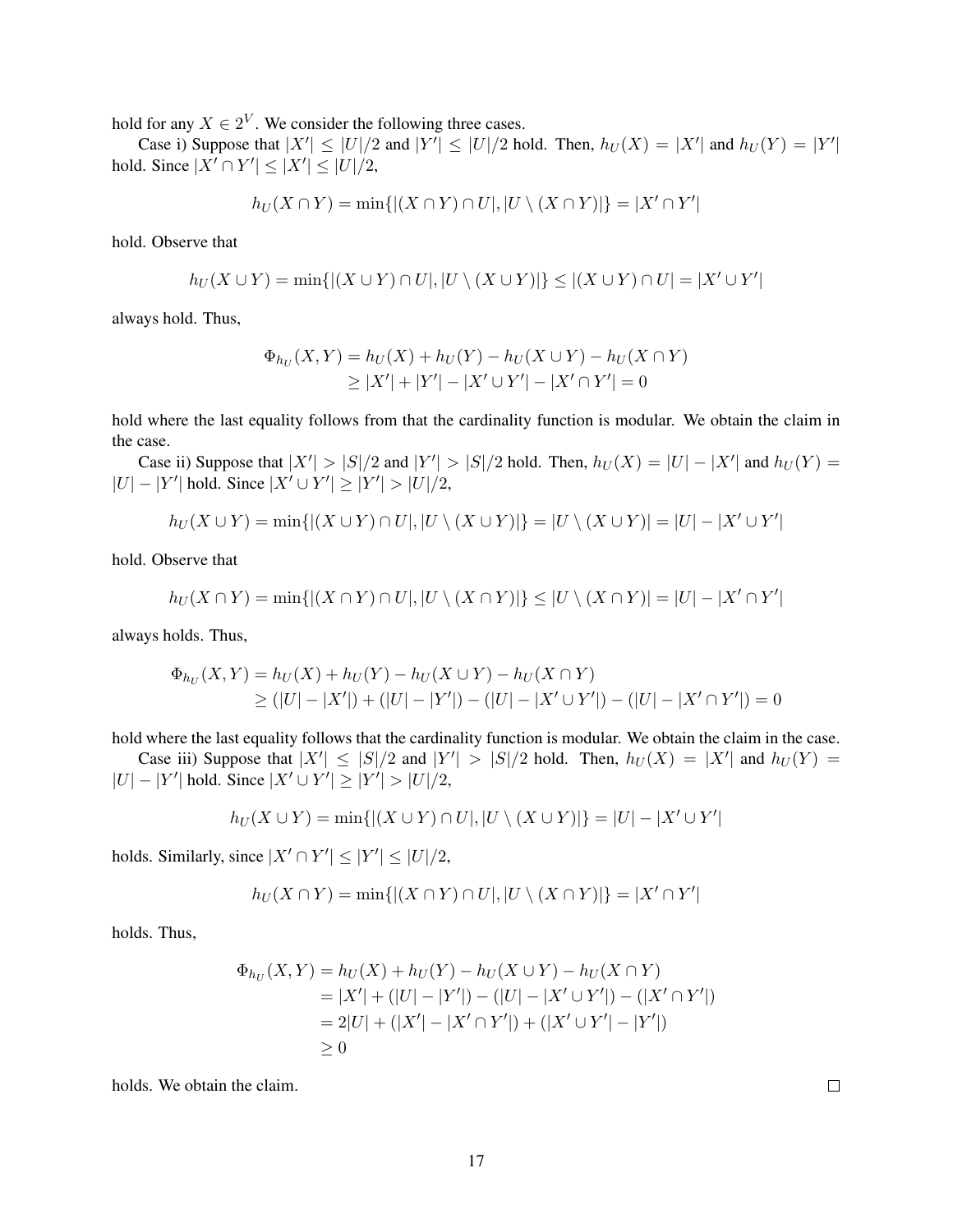#### A.2 Proof of Proposition [3.12](#page-9-5)

**Proposition A.3** (Proposition [3.12\)](#page-9-5). *For the submodular function* f given by [\(23\)](#page-9-3),  $f \circ \sigma_S$  *is submodular if and only if*  $S \in \mathcal{U}$ *.* 

*Proof.* ( $\Leftarrow$ ) We show that  $S \in \mathcal{U}$  is a canonical set. Let  $g = f \circ \sigma_S$ . Then

$$
g(X) = f \circ \sigma_S(X) = f(X \triangle S) = \min_{W \in \mathcal{U}} |(X \triangle S) \triangle W| = \min_{W \in \mathcal{U}} |X \triangle (S \triangle W)| \tag{39}
$$

holds for any  $X \in 2^V$ . Notice that  $W' = W \triangle S$  is in  $\mathcal U$  for any  $W \in \mathcal U$  and  $S \in \mathcal U$ . Thus,

<span id="page-17-2"></span>
$$
(39) = \min_{W' \in \mathcal{U}} |X \triangle W'|,
$$

which implies that  $q = f$ , and hence g is subdmodular by Proposition [3.11.](#page-9-4)

(⇒) We prove the contraposition: if  $S \notin \mathcal{U}$  then  $g = f \circ \sigma_S$  is not submodular. By the hypothesis that  $S \notin \mathcal{U}$ , there exists  $U_i$  such that  $S \cap U_i \neq \emptyset$  and  $S \cap U_i \neq U_i$ . Let  $X = S \triangle U_i$ , and we claim that  $\Phi_{q}(X, S) < 0$ . First, remark that  $g(X) = g(U_i \triangle S) = f(U_i) = 0$  and  $g(S) = f(\emptyset) = 0$  hold. Next,

$$
g(X \cup S) = g(S \cup U_i) = f((S \cup U_i) \triangle S) = f(U_i \setminus S) > 0
$$

where the last inequality follows from the assumption  $U_i \cap T \neq U_i$  and the fact that  $f(X) > 0$  unless  $X \in \mathcal{U}$  by the definition of f (recall [\(23\)](#page-9-3))). Similarly,

$$
g(X \cap S) = g((S \triangle U_i) \cap T) = g(S \setminus U_i)
$$
  
=  $f((S \setminus U_i) \triangle S) = f(S \setminus (S \setminus U_i)) = f(S \cap U_i)$   
> 0

hold where the last inequality follows from the assumption  $S \cap U_i \neq \emptyset$ . Thus,

$$
\Phi_g(X, S) = g(X) + g(S) - g(X \cup S) - g(X \cap S) \n< 0
$$

hold, and we obtain the claim.

## <span id="page-17-0"></span>B Supplement to Section [3.4.5](#page-10-3)

This section shows the connection between the connected components of the inequality graph  $G_f$  given in Section [3.3](#page-7-1) and the inseparable decomposition (cf. [\[2,](#page-14-15) [16,](#page-14-16) [1,](#page-14-6) [11,](#page-14-17) [5,](#page-14-7) [6\]](#page-14-18)) for submodular functions. Precisely, we show the following.

<span id="page-17-1"></span>**Proposition B.1.** Let  $f: 2^V \to \mathbb{R}$  be a submodular function. For any set  $U \subseteq V$ ,  $\Phi_f(U, \overline{U}) = 0$  holds if *and only if* U *and*  $\overline{U}$  *are disconnected in the inequality graph*  $G_f$ *, where*  $\overline{U} = V \setminus U$ *.* 

Notice that Proposition [B.1](#page-17-1) implies that  $U_1, \ldots, U_k$  are inseparable decomposition of f if and only if each  $U_i$  is a connected component of  $G_f$ . To prove Proposition [B.1,](#page-17-1) we will use the following Corollary [B.3](#page-18-0) of Theorem [B.2.](#page-17-3) In fact, the following Theorem [B.2](#page-17-3) is a part of Theorem [3.13.](#page-10-6) Here we will give a simpler proof in a naive way without using the arguments on a base polytope.

<span id="page-17-3"></span>**Theorem B.2** (cf. [\[2,](#page-14-15) [16,](#page-14-16) [1,](#page-14-6) [11,](#page-14-17) [5,](#page-14-7) [6\]](#page-14-18)). *Let*  $\rho: 2^V \to \mathbb{R}$  *be a subdmodular function satisfying that*  $\rho(\emptyset) = 0$ . *Suppose for*  $U \subset V$  *(U*  $\neq \emptyset$ *) that*  $\rho(V) = \rho(U) + \rho(\overline{U})$  *holds where*  $\overline{U} = V \setminus U$ *. Then,* 

<span id="page-17-4"></span>
$$
\rho(X) = \rho(X \cap U) + \rho(X \cap U) \tag{40}
$$

*holds for any*  $X \in 2^V$ .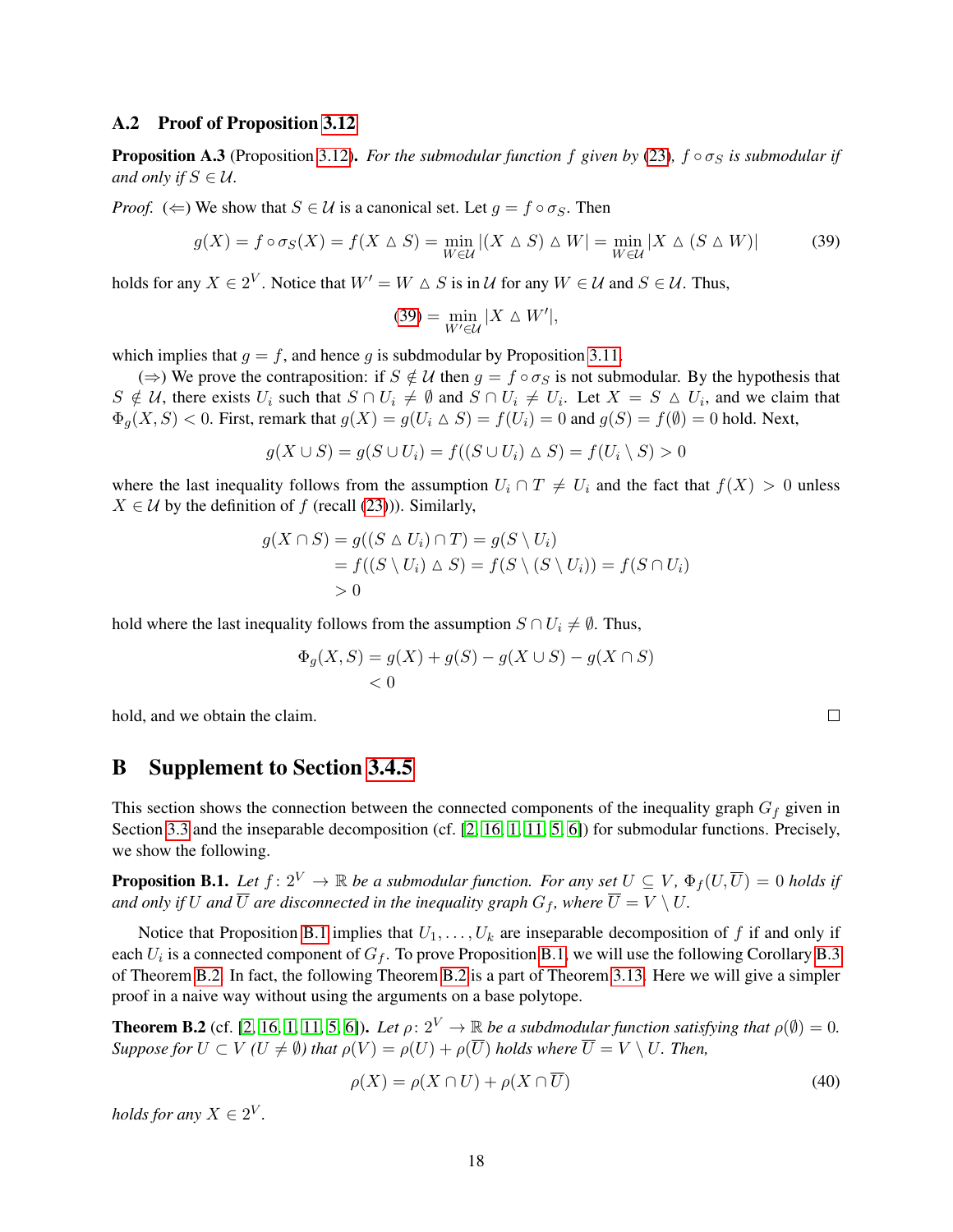*Proof.* To begin with, we remark that [\(40\)](#page-17-4) is trivial for X satisfying  $X \subseteq U$  or  $X \subseteq \overline{U}$ . Thus, we prove [\(40\)](#page-17-4) for X satisfying both  $X \cap U \neq \emptyset$  and  $X \cap \overline{U} \neq \emptyset$ . Since  $\rho$  is submodular and  $\rho(\emptyset) = 0$ ,

<span id="page-18-5"></span><span id="page-18-4"></span><span id="page-18-3"></span><span id="page-18-2"></span><span id="page-18-1"></span>
$$
\rho(X) \le \rho(X \cap U) + \rho(X \cap \overline{U})\tag{41}
$$

$$
\rho(X \cup U) + \rho(X \cap U) \le \rho(X) + \rho(U) \tag{42}
$$

$$
\rho(X \cup \overline{U}) + \rho(X \cap \overline{U}) \le \rho(X) + \rho(\overline{U})
$$
\n(43)

$$
\rho(V) + \rho(X) \le \rho(X \cup U) + \rho(X \cup \overline{U})
$$
\n(44)

hold, respectively. By summing up [\(42\)](#page-18-1), [\(43\)](#page-18-2) and [\(44\)](#page-18-3), we obtain that

$$
\rho(X \cap U) + \rho(X \cap \overline{U}) \le \rho(X) \tag{45}
$$

holds, where we used the hypothesis that  $\rho(V) = \rho(U) + \rho(\overline{U})$ . Now, [\(41\)](#page-18-4) and [\(45\)](#page-18-5) imply [\(40\)](#page-17-4).  $\Box$ 

As a corollary of Theorem [B.2,](#page-17-3) we obtain the following.

<span id="page-18-0"></span>**Corollary B.3.** Let  $f: 2^V \to \mathbb{R}$  be a subdmodular function (and  $f(\emptyset) = 0$  may not hold). Suppose for  $U \subset V$  *(U*  $\neq \emptyset$ *) that*  $f(V) + f(\emptyset) = f(U) + f(\overline{U})$  *holds where*  $\overline{U} = V \setminus U$ *. Then,* 

<span id="page-18-6"></span>
$$
f(X) + f(\emptyset) = f(X \cap U) + f(X \cap U)
$$
\n<sup>(46)</sup>

*holds for any*  $X \in 2^V$ .

*Proof.* Let  $\rho(X) = f(X) - f(\emptyset)$  for any  $X \in 2^V$ , then  $\rho$  satisfies the hypothesis of Theorem [B.2.](#page-17-3) Notice that  $f(X) = \rho(X) + f(\emptyset)$  holds for any  $X \in 2^V$ . Thus, [\(40\)](#page-17-4) implies [\(46\)](#page-18-6).  $\Box$ 

Now we prove Proposition [B.1.](#page-17-1)

*Proof of Proposition [B.1.](#page-17-1)* ( $\Leftarrow$ ) Suppose that U and  $\overline{U}$  are disconnected in  $G_f$ . Then, we prove

<span id="page-18-7"></span>
$$
f(X) + f(\emptyset) = f(X \cap U) + f(X \cap \overline{U})
$$
\n<sup>(47)</sup>

holds for any  $X \in 2^V$ , by an induction of the size |X|. Notice that [\(47\)](#page-18-7) is trivial for  $|X| = 0$  and  $|X| = 1$ . Inductively assuming that [\(47\)](#page-18-7) holds for any  $Y \in 2^V$  satisfying  $|Y| \leq k$ , we prove (47) for any  $X \in 2^V$ satisfying  $|X| = k + 1$ . Notice that [\(47\)](#page-18-7) is trivial if  $X \subseteq U$  or  $X \subseteq \overline{U}$ , and we assume that  $X \cap U \neq \emptyset$  and  $X \cap \overline{U} \neq \emptyset$ . Let  $u \in X \cap U$ ,  $v \in X \cap \overline{U}$ , and  $X' = X \setminus \{u, v\}$ . Since  $\{u, v\} \in E_f$ ,

<span id="page-18-8"></span>
$$
f(X' \cup \{u\} \cup \{v\}) + f(X') = f(X' \cup \{u\}) + f(X' \cup \{v\})
$$
\n(48)

holds. By the induction hypothesis, we obtain that

$$
f(X' \cup \{u\}) + f(\emptyset) = f((X' \cup \{u\}) \cap U) + f(X' \cap \overline{U})
$$
\n
$$
(49)
$$

$$
f(X' \cup \{v\}) + f(\emptyset) = f(X' \cap U) + f((X' \cup \{v\}) \cap \overline{U})
$$
\n
$$
(50)
$$

hold, as well as

<span id="page-18-9"></span>
$$
f(X' \cap U) + f(X' \cap \overline{U}) = f(X') + f(\emptyset)
$$
\n(51)

holds. By summing up  $(48)$ – $(51)$ , we obtain

 $f((X' \cup \{u\}) \cup \{v\}) + f(\emptyset) = f((X' \cup \{u\}) \cap U) + f((X' \cup \{v\}) \cap \overline{U}),$ 

which implies [\(47\)](#page-18-7) holds for the X. Let  $X = V$ , then we obtain the claim.